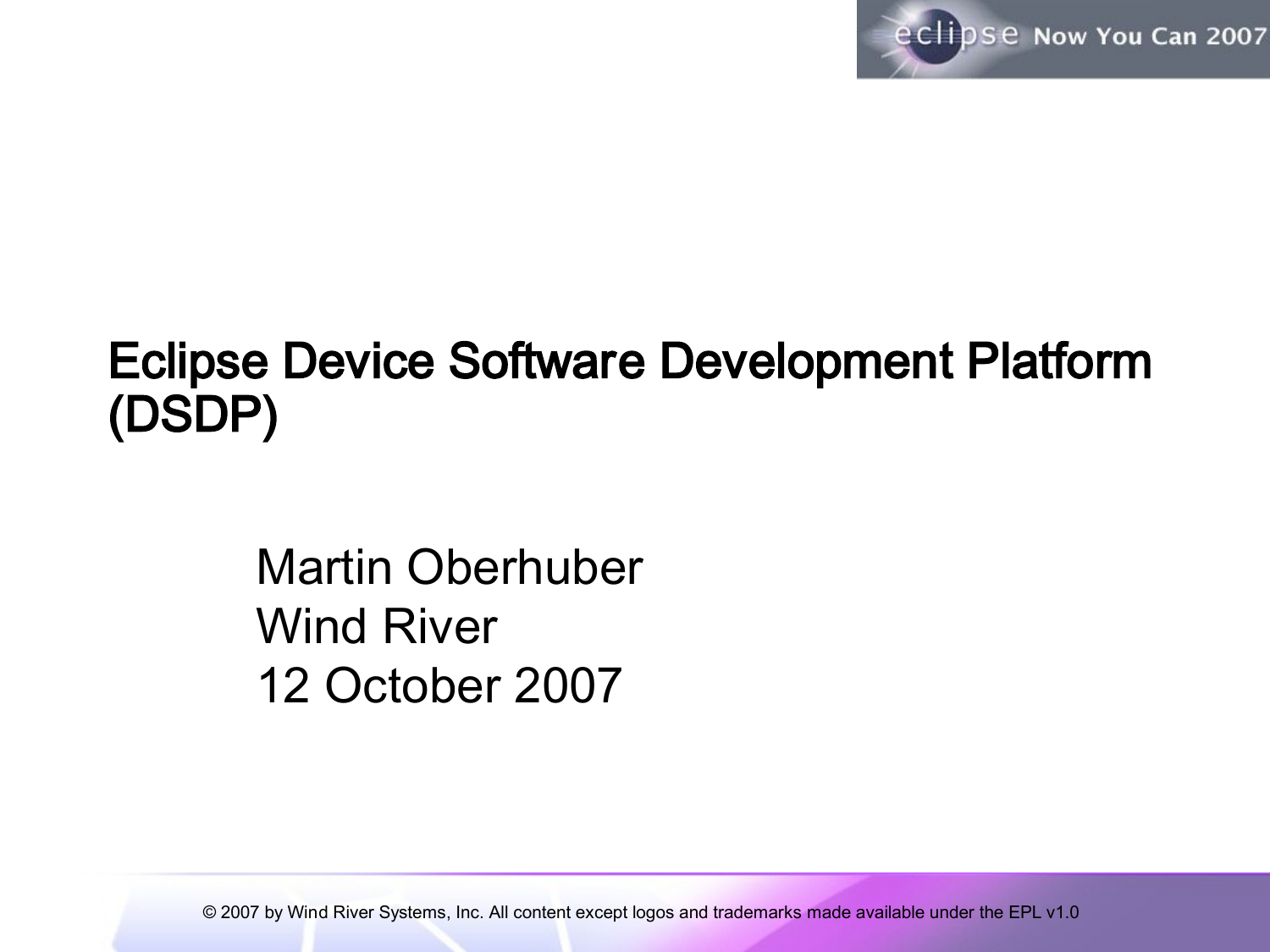

# Agenda

- DSDP Overview
- •General embedded support
	- Device Debugging (DD)
	- Target Management (TM)
- Mobile Java
	- Mobile Tools for the Java Platform (MTJ)
	- Embedded Rich Client Platform (eRCP)
- Mobile C/C++
	- Native Application Builder (NAB)
	- Tools for Mobile Linux (TmL)
- •System Level Design
	- Virtual Prototyping Platform (VPP)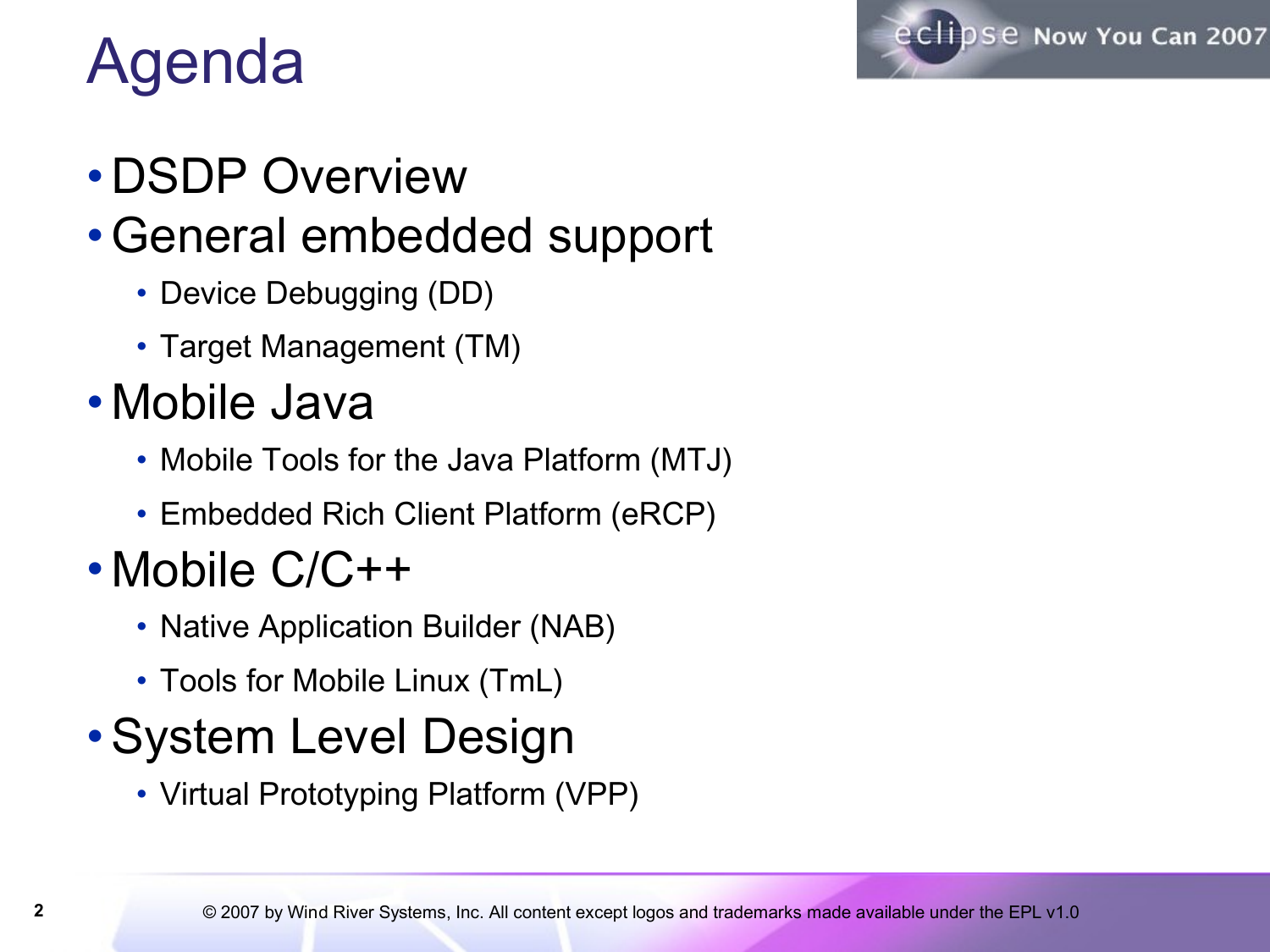

### DSDP Overview

- Device Software is **software than runs on an embedded operating system** inside a larger physical product.
- Device Software Development Platform (DSDP) Mission:

Create an open, extensible, scalable, and standards-based development platform

to address the needs of the device software (embedded / mobile) market

by enabling developers and vendors

 to create differentiated, specialized, and interoperable solutions to help customers and users of Eclipse-based products develop device software faster, better, and at lower cost.

• DSDP intends to address development personas

•Hardware Bring-up

•Platform Software Development

- •Target-based Application Software Development
- DSDP builds on existing Eclipse technology: Eclipse Platform, CDT, JDT, etc.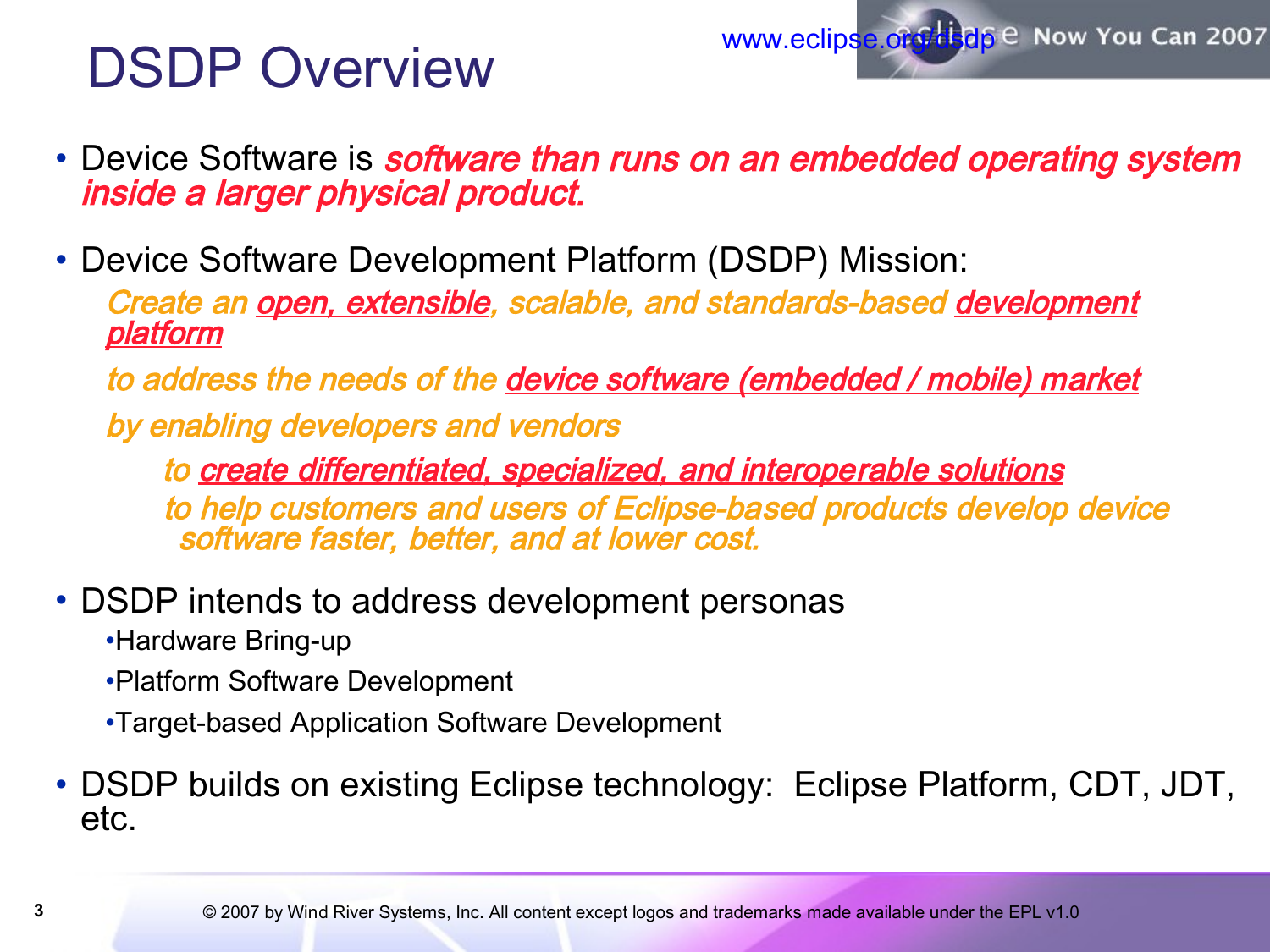## DSDP History



- EclipseCon 2005 Device software tools vendors discuss need for more embedded-specific functionality in Eclipse.
- Mar 2005 Wind River proposes DSDP.
- Jun 2005 Eclipse Board votes to create the DSDP project. Two subprojects created: Device Debugging (DD) and Target Management (TM).
- Jan 2006 Two additional sub-projects created: Mobile Tools for the Java Platform (MTJ) and Native Application Builder (NAB).
- July 2006 Embedded Rich Client Platform (eRCP) moves from Technology to DSDP
- Aug 2006 Tools for Mobile Linux (TmL) project proposed
- Sept 2006 eRCP 1.0 released
- Oct 2006 TM 1.0, MTJ 0.7, NAB 0.9.6 released
- Dec 2006 TmL passes creation review, TM 1.0.1
- Jan 2007 eRCP 1.0.1, NAB 0.9.6-1
- June 2007 TM 2.0 and DD 0.9 released on Europa Train.
- Aug 2007 eRCP 1.1, Virtual Prototyping Platform (VPP) project proposed
- Sep 2007 TM 2.0.1

© 2007 by Wind River Systems, Inc. All content except logos and trademarks made available under the EPL v1.0

**4**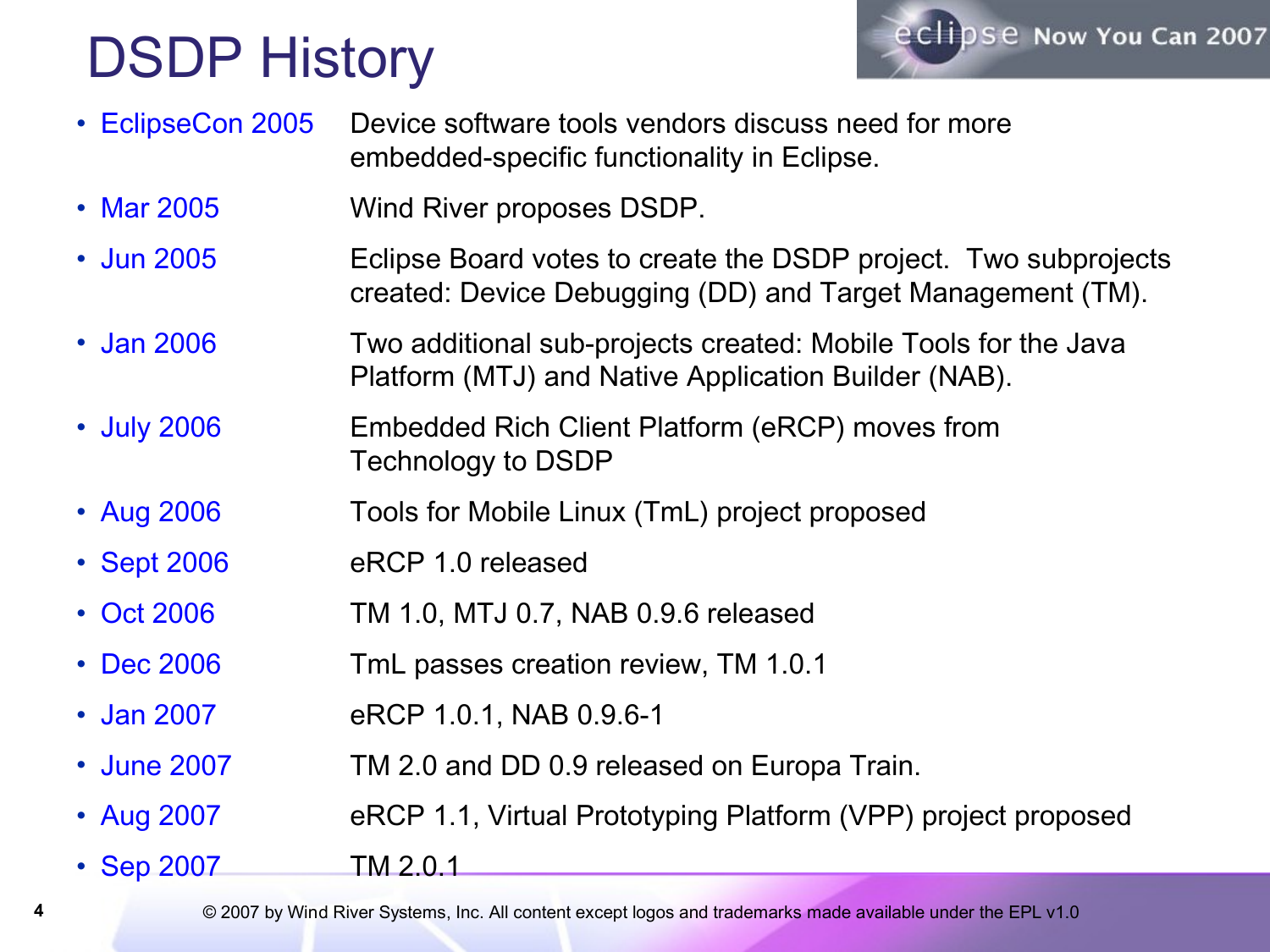### DSDP Leadership

















Doug Gaff PMC Lead Pawel Piech DD Lead

Mika Hoikkala MTJ Lead

Christian Kurzke TmL Lead

Shigeki Moride NAB Lead

Martin **Oberhuber** TM Lead

Mark Rogalski eRCP Lead

**WIND RIVER WIND RIVER** 





**FUJITSU** 

**WIND RIVER** 

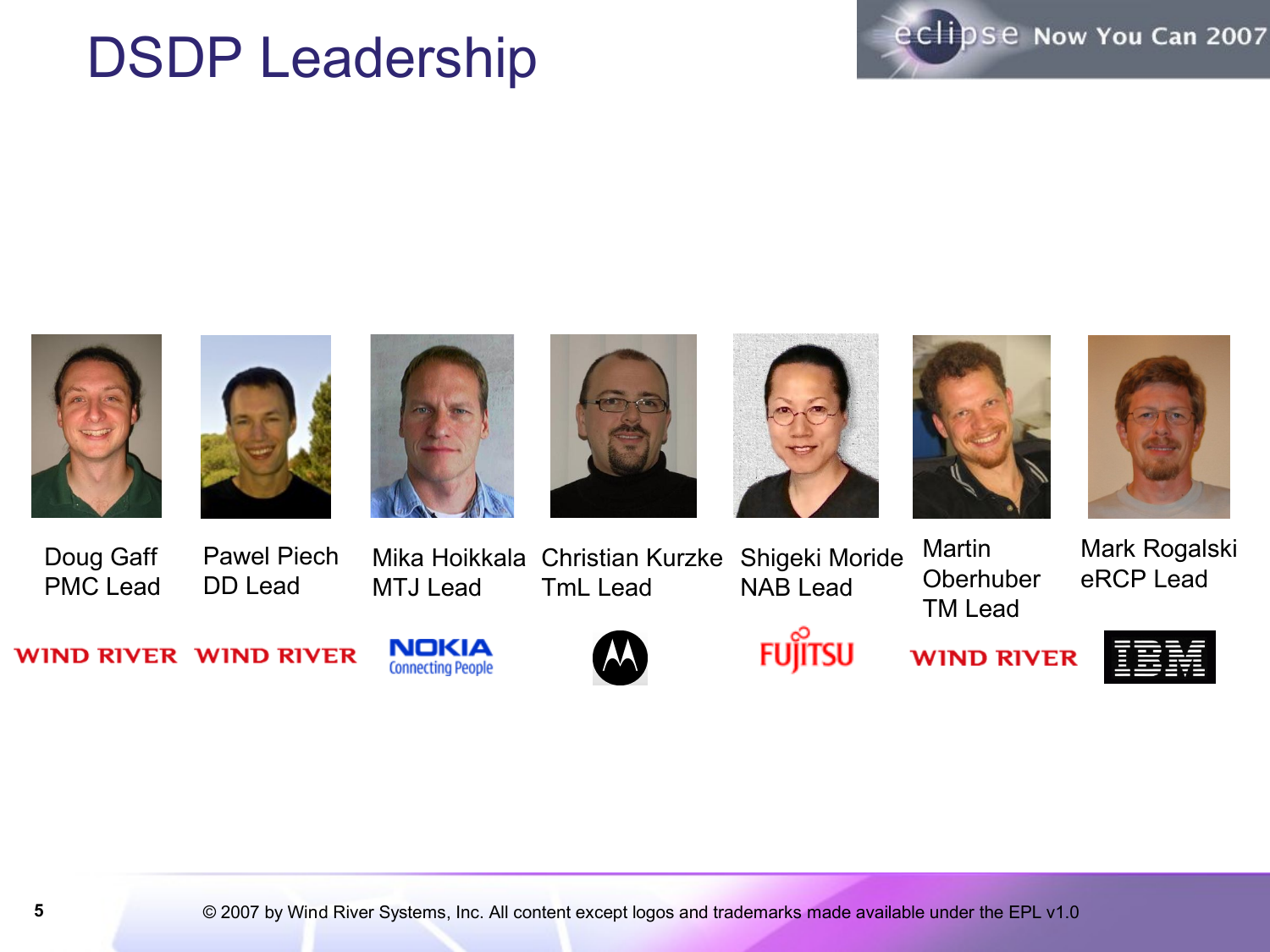### DSDP Stats

- 6 Projects DD, eRCP, MTJ, NAB, TM, TmL and 1 proposed project VPP
- Over 550k Software Lines of Code (not counting comments)
- Over 40 committers representing (in alphabetical order):



eclipse Now You Can 2007

- Other companies
	- Curtiss-Wright, Intel, QNX, AMI Semiconductor, MontaVista, SonyEricsson, Sybase, ShareME Technologies, and others.
- Open source projects
	- EclipseME and Antenna
- Press coverage
	- Embedded Technology Journal, SDTimes, EclipseSource, DSO.com, LinuxDevices.com, EETimes, Embedded.com, and more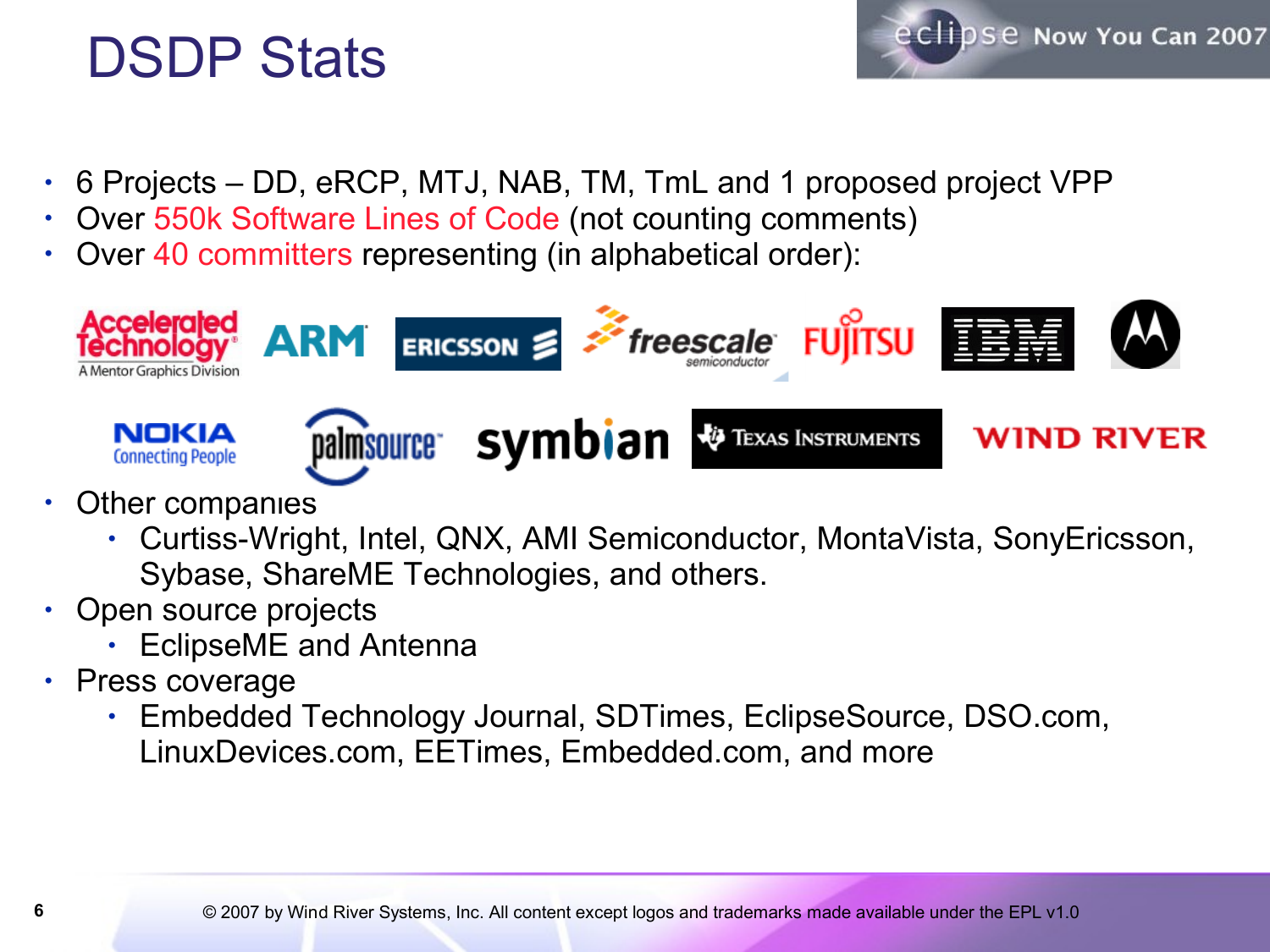

# Agenda

#### • DSDP Overview

#### •General embedded support

- Device Debugging (DD)
- Target Management (TM)
- Mobile Java
	- Mobile Tools for the Java Platform (MTJ)
	- Embedded Rich Client Platform (eRCP)
- Mobile C/C++
	- Native Application Builder (NAB)
	- Tools for Mobile Linux (TmL)
- •System Level Design
	- Virtual Prototyping Platform (VPP)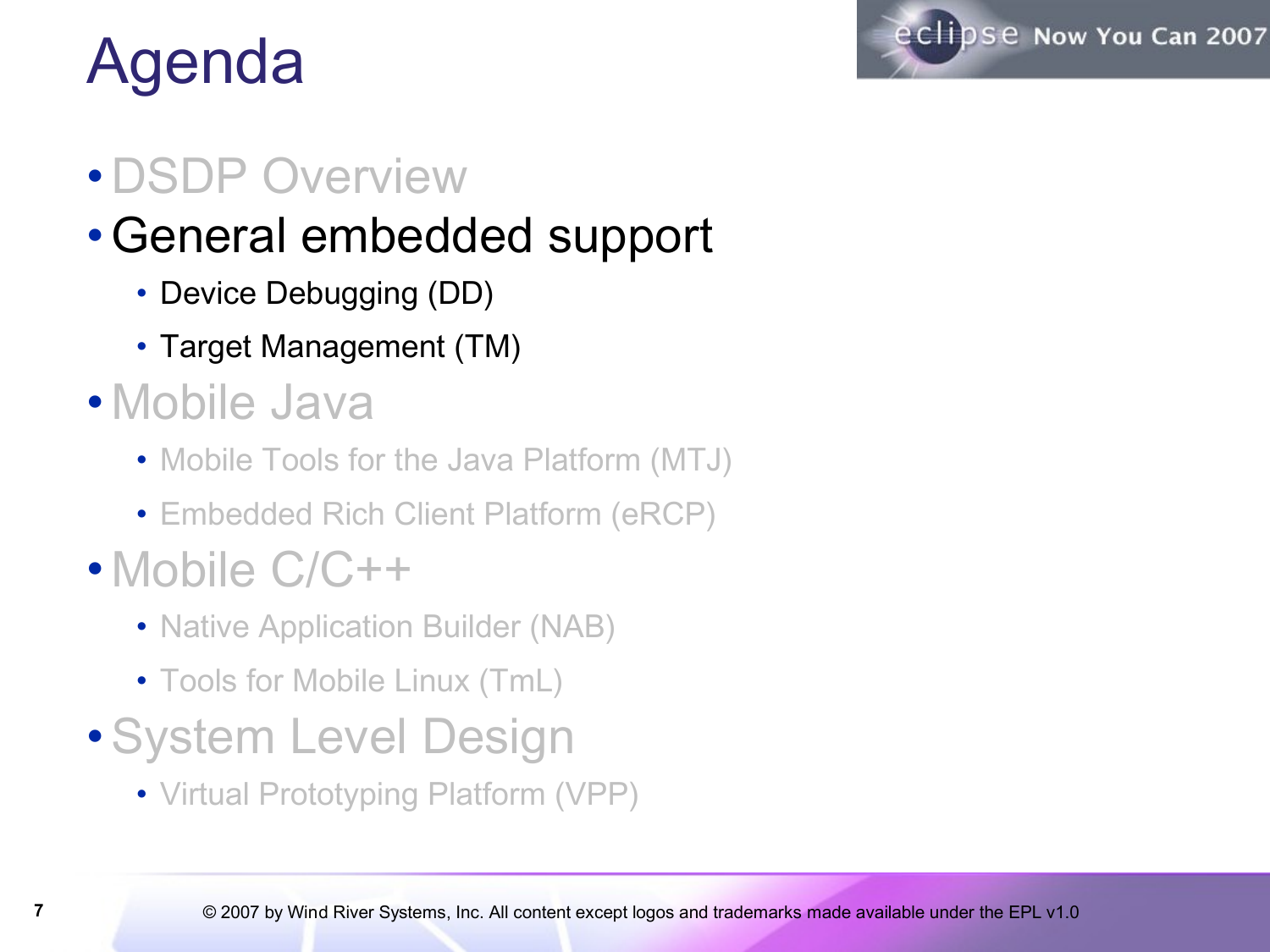## Device Debugging (DD)



www.eclipse.org/dsdp/dd

- Mission: Build enhanced debug models, API's, and views that augment the Eclipse Debug Platform in order to address the added complexities of device software debugging.
- Wind River (lead), Ericsson, IBM, Mentor Graphics, Nokia, PalmSource, Symbian, TI, QNX, Freescale
- Completed during Callisto (June 06)
	- Build requirements and use cases for device software development needs in Eclipse.
	- Modify the Eclipse Debug Model Interfaces for customized embedded debugger implementations. (Released in Eclipse 3.2 as provisional API's.)
	- Enhance the platform memory view with embedded-specific renderings.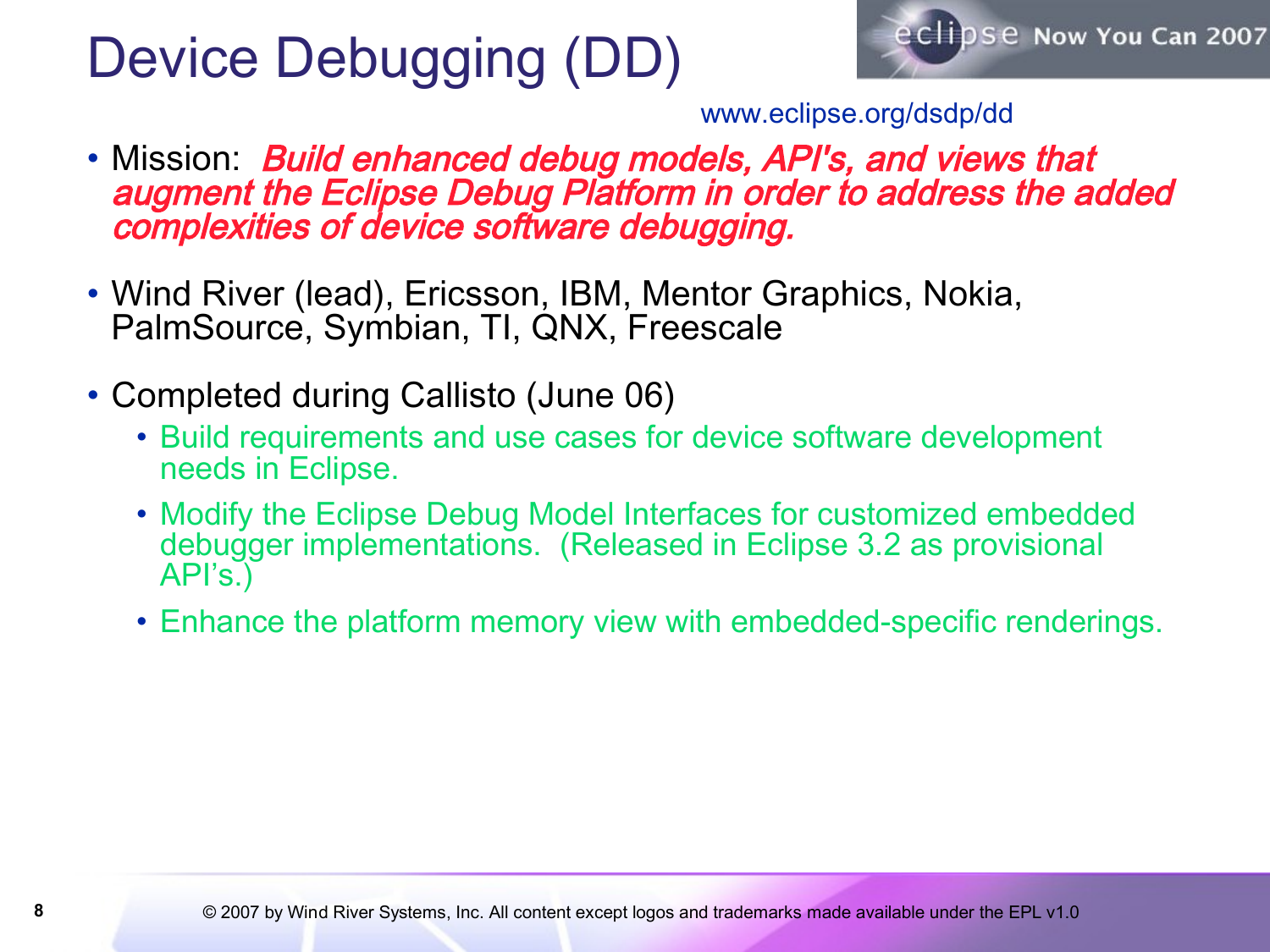### Device Debugging (DD)



- Europa Release June 07
	- Provide a new Debug Model implementation that takes a more modular approach to connecting debugger backends into Eclipse. This is called Debugger Services Framework (DSF).
	- Preview IP-XACT editor and debugger views from SPIRIT consortium.
- Ganymede (currently planning) June 08
	- Build a reference GDB/mi implementation for use with a GDB debug engine.
	- Enhance the debugger views for multi-core and multi-process support.
	- Productize IP-XACT Editor.
	- Provide a target description API based on IP-XACT.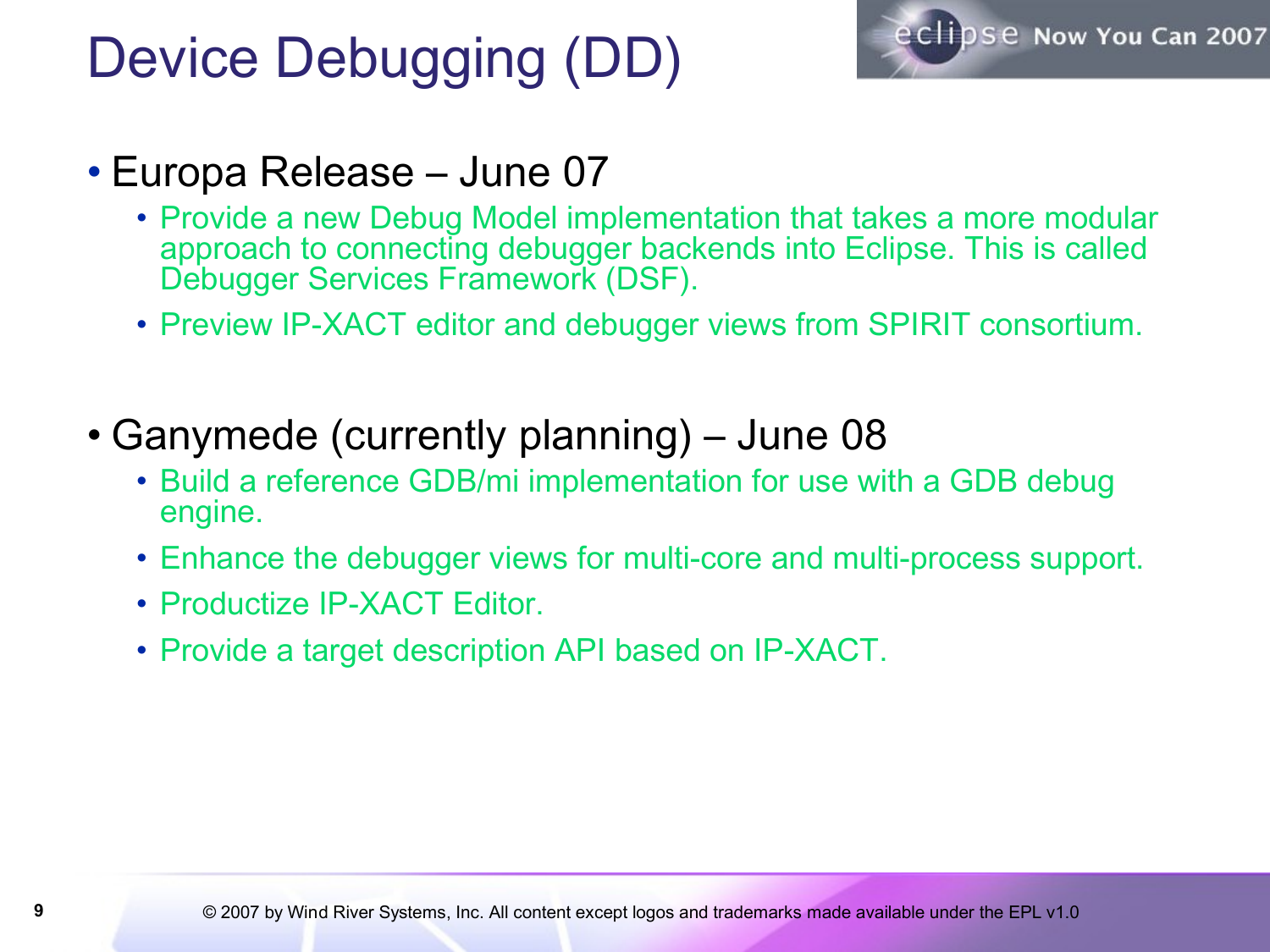### DD – more detail



#### • The Eclipse 3.2 Debug Model (provisional API's)

- A flexible debug element hierarchy
- Model driven view updates
- Asynchronous interactions between UI and debug model
- Flexible view wiring (e.g. input to variables view)
- The ability to debug multiple sessions simultaneously

#### • The Debugger Services Framework (DSF)

- Concurrency ensures thread-safety and fast responsiveness for slow debugger operations like stepping and debugger view population
- Services provides plugability of individual debugger components like register, memory, breakpoints,etc.
- Data Model for retrieving data and populating views.

#### • Release Plans

- Europa train milestones starting with M4
- 0.9 release June 07 on Europa train
- 1.0 release June 08 on Ganymede train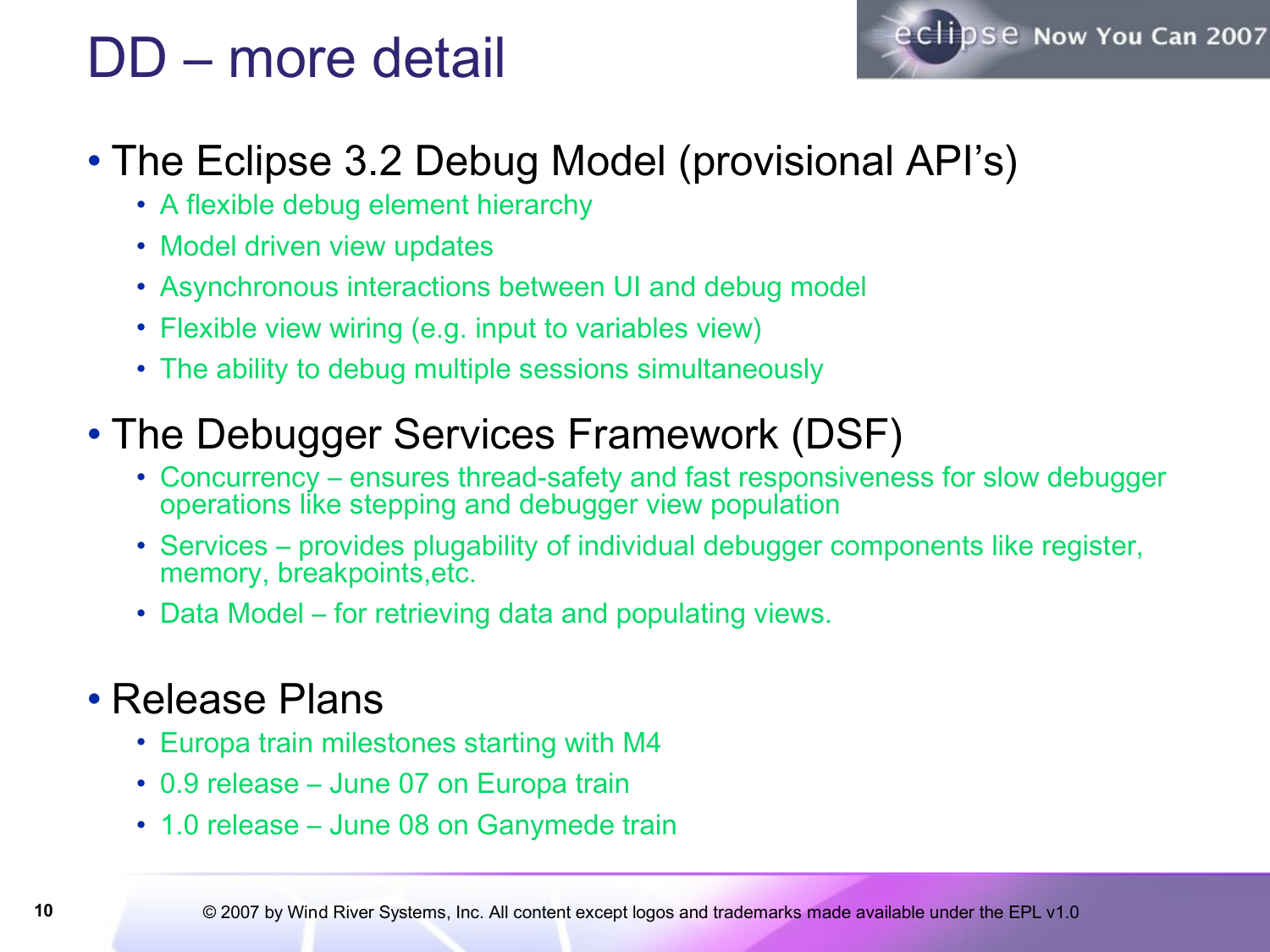## Target Management (TM)



www.eclipse.org/dsdp/tm

- Mission: *Create data models and frameworks to configure and* manage embedded systems, their connections, and their services.
- Wind River (lead), IBM, MontaVista, PalmSource, Symbian
- LANL, Freescale, Mentor Graphics, Nokia, QNX and many others

#### "Everything before Debugging" – Embedded to Enterprise Remote Access:

- Team-shareable (standardized) connection data
	- (Future) Board Lab Management
- Pluggable, abstract connectivity
	- Discover and Drill Down
- A Meta-tool for plugged actions
	- *Build, connect, get status*
	- *Download, run, debug, test*
	- *(Future) Scriptable Launch*

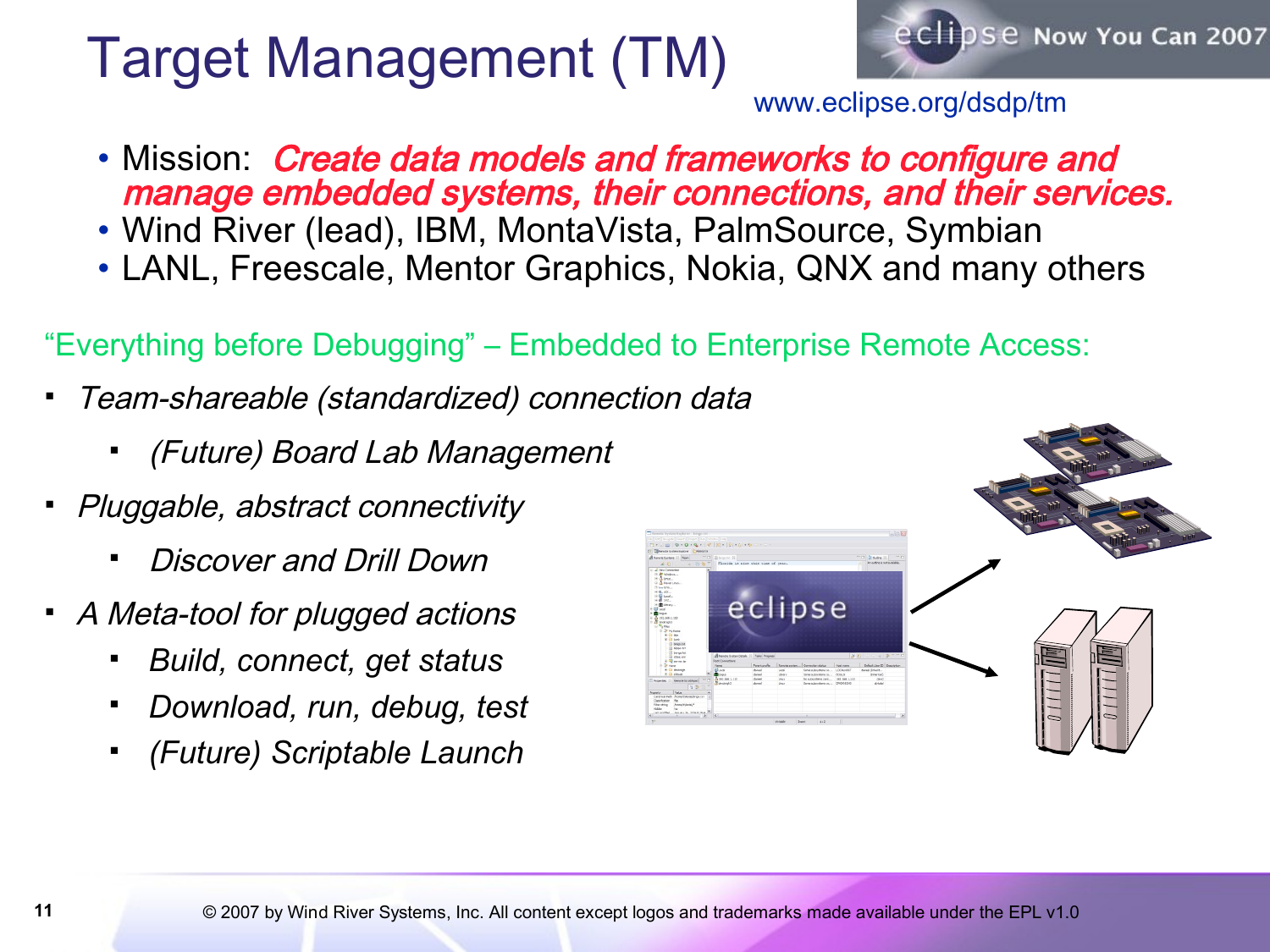### TM Features



- Features in 1.0.1 (December 06)
	- Remote System Explorer (RSE) Framework
		- transparent remote files, processes, shells
		- Dstore, SSH, FTP connection types
		- Integrate Jakarta Commons Net library for FTP access
	- CDT remote launch capabilities
	- Ansi terminal view & serial connection
	- Complete user and ISV documentation, tutorials and examples
	- Test on Windows, Linux, Solaris, Mac
- Small, independent components (Terminal, Discovery)
- And the RSE framework bringing it all together.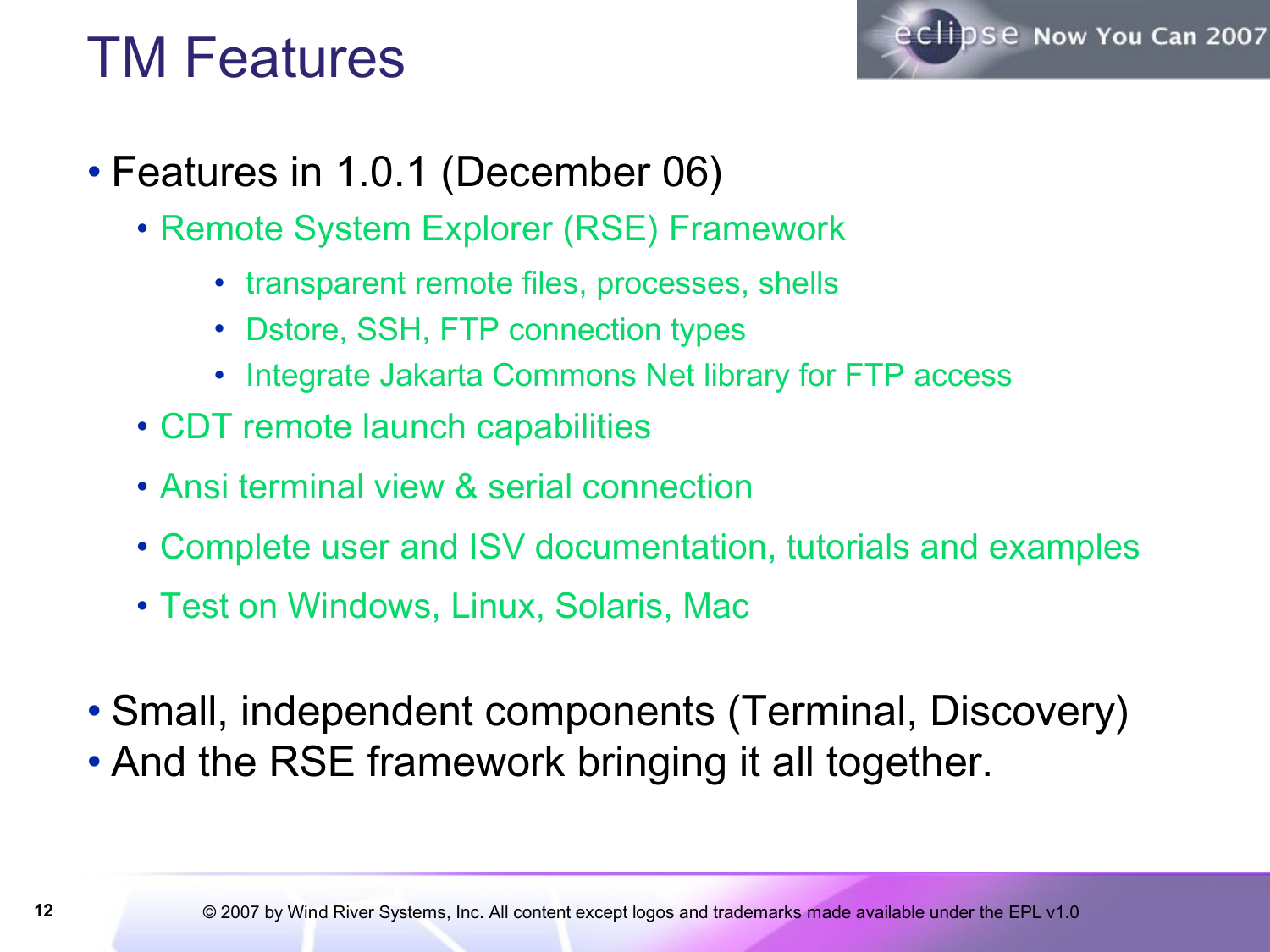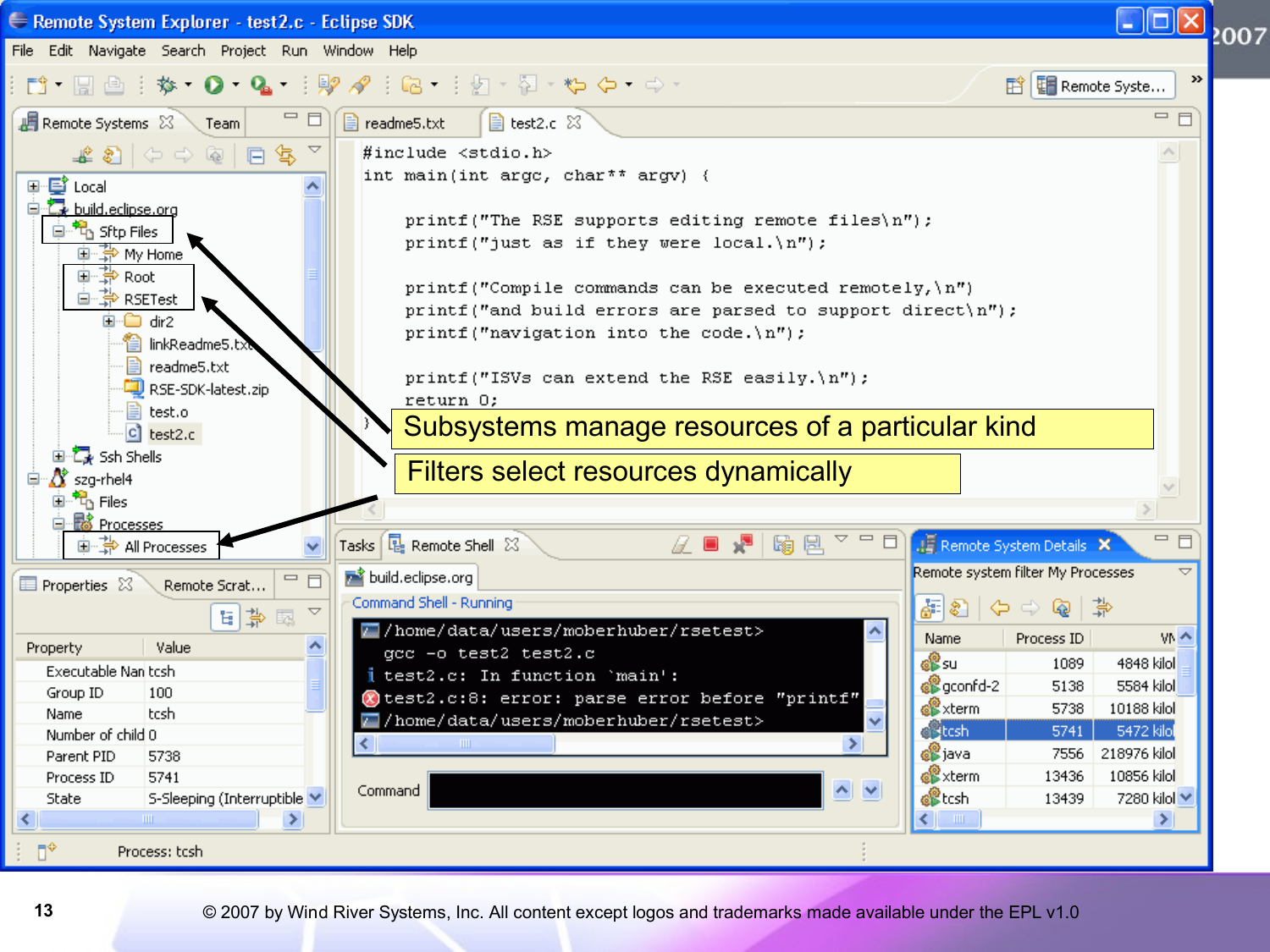# TM Features and Planning



- Fix and improve the RSE EFS integration
- Allow encoding of remote files to be specified
- Contribute import/export from RSE7
- Improve RSE SystemType and New Connection Wizard flexibility
- Zeroconf / DNS-SD Discovery and Autodetect in RSE
- Ganymede (currently planning) June 08
	- Quality Reduce bug backlog, improve performance, API cleanup & hardening
	- Scaling Down Improve UI/Non-UI splitting in RSE. Support RCP and headless launches

eclipse Now You Can 2007

- Improve Persistence Providers for import, export, migration of connection data
- Improved Remote CDT Launch Integration
- Target Connection Framework (TCF)
- (proposed) Make RSE more dynamic and service-oriented
- (proposed) Integrate the fast TM Terminal View with RSE
- (proposed) Adopt Eclipse Platform 3.4 concepts, align with UI Guidelines
- Further collaboration with other Eclipse projects (SoC WebDAV; Platform/Team Synchronization; TPTP; ECF; SWT deferred drag&drop)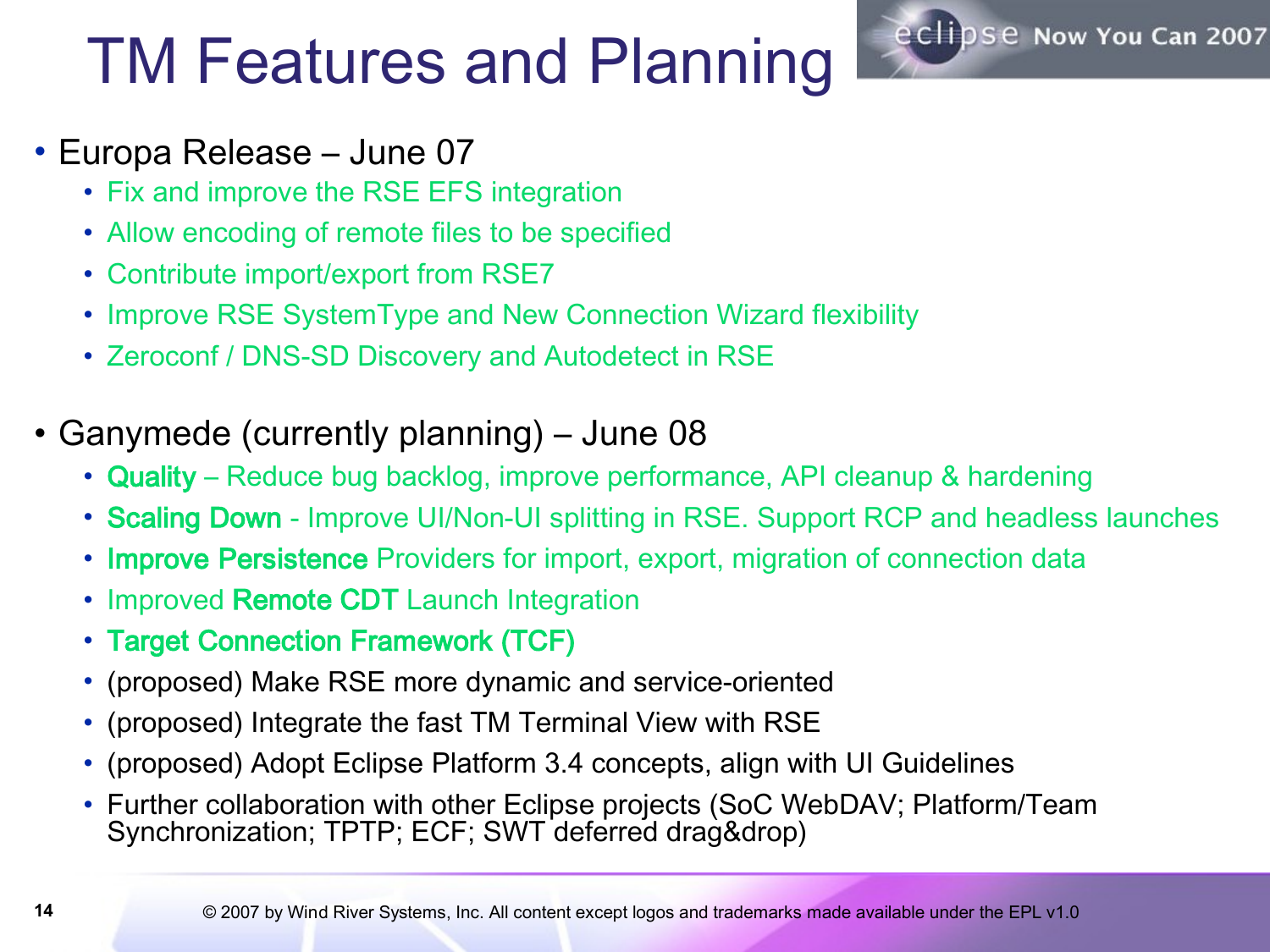#### Target Communication Framework (TCF)



- Today almost every device software development tool on the market has its own method of communication with target system.
	- Individual setup for each communication method
	- Especially awkward for multi-core (different tool for each core)
- The goal is a single protocol used to communicate between all tools and targets, supporting auto-discovery, multiplexing and tunneling
	- Transport protocol agnostic
	- Single point of configuration, single link

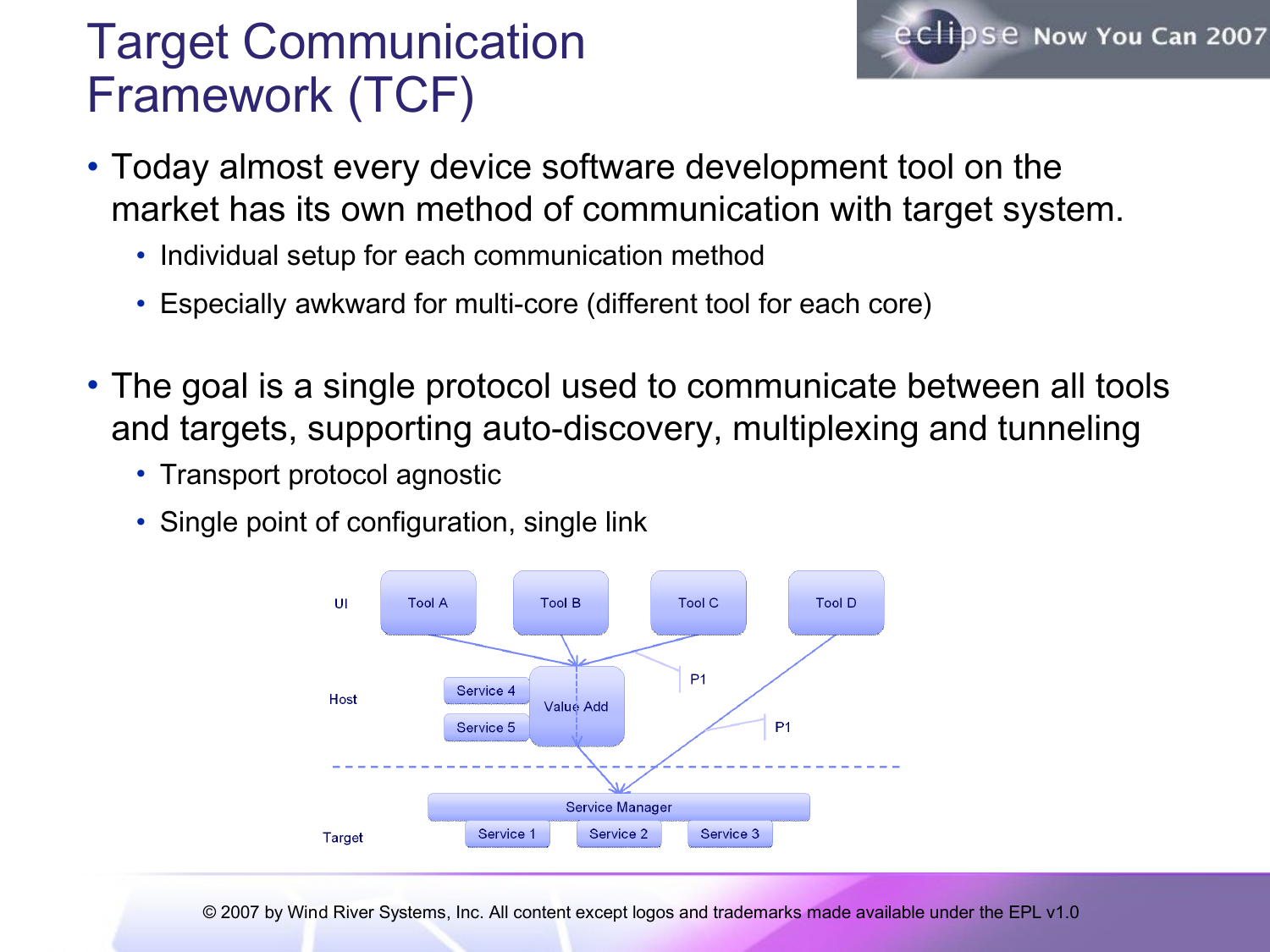

# Agenda

- DSDP Overview
- •General embedded support
	- Device Debugging (DD)
	- Target Management (TM)
- Mobile Java
	- Mobile Tools for the Java Platform (MTJ)
	- Embedded Rich Client Platform (eRCP)
- Mobile C/C++
	- Native Application Builder (NAB)
	- Tools for Mobile Linux (TmL)
- •System Level Design
	- Virtual Prototyping Platform (VPP)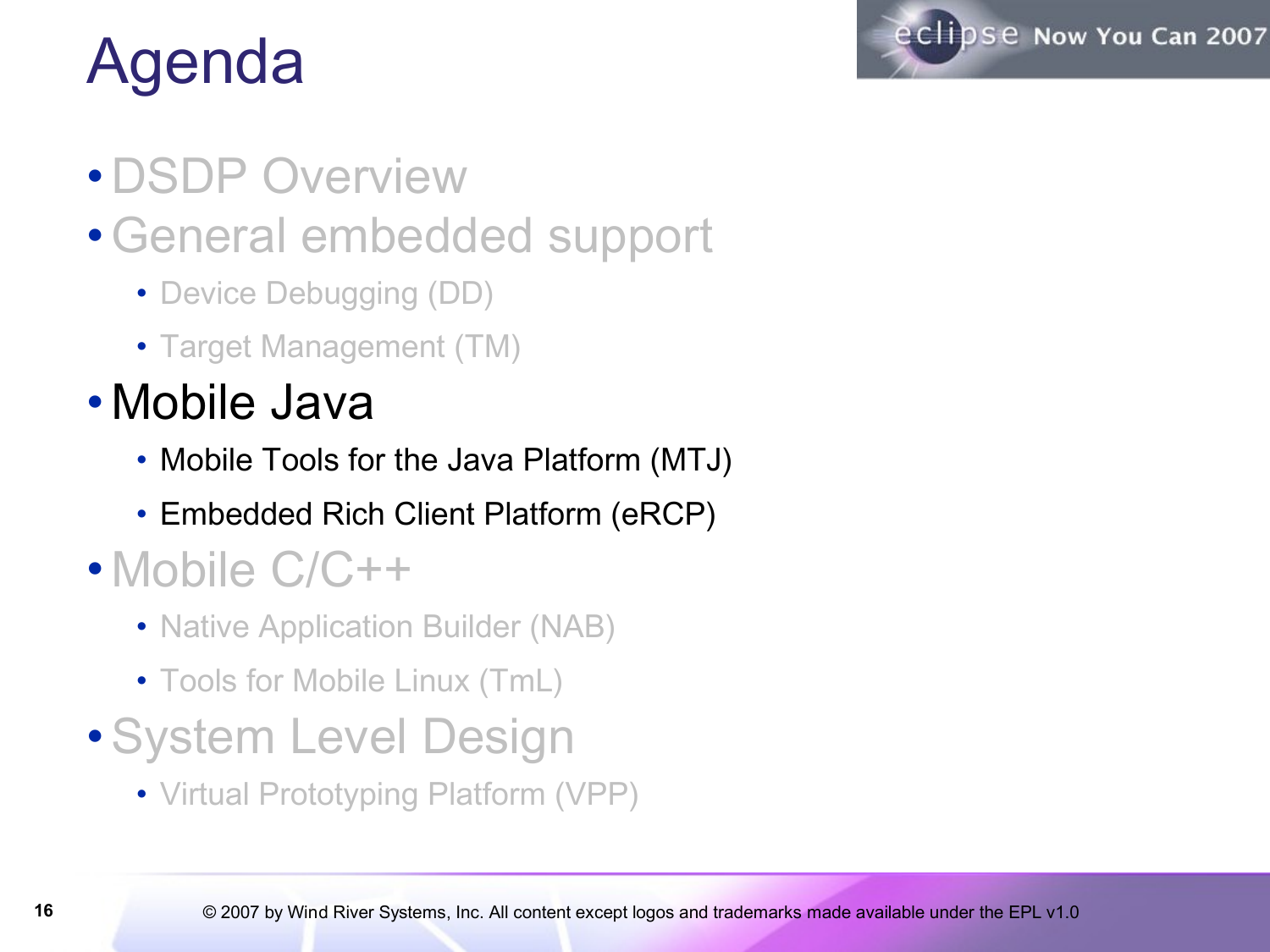# eclipse Now You Can 2007

#### Mobile Tools for the Java Platform (MTJ)

www.eclipse.org/dsdp/mtj

- Mission: *Extend existing Eclipse frameworks to support mobile device* Java application development, including a device and emulator framework, a deployment framework, generic build processes for mobile application development, mobile device debugging, application creation wizards, UI design tools, localization, optimization, and security.
- Major participants
	- Nokia (lead), IBM, EclipseME project
- Other participants
	- SonyEricsson, Sybase, Apogee Software, Sprint, Sysline Inc, Antenna, ShareME Technologies
- Release plans
	- 0.7 release in October 2006
	- 1.0 project plan in 3Q (tentative)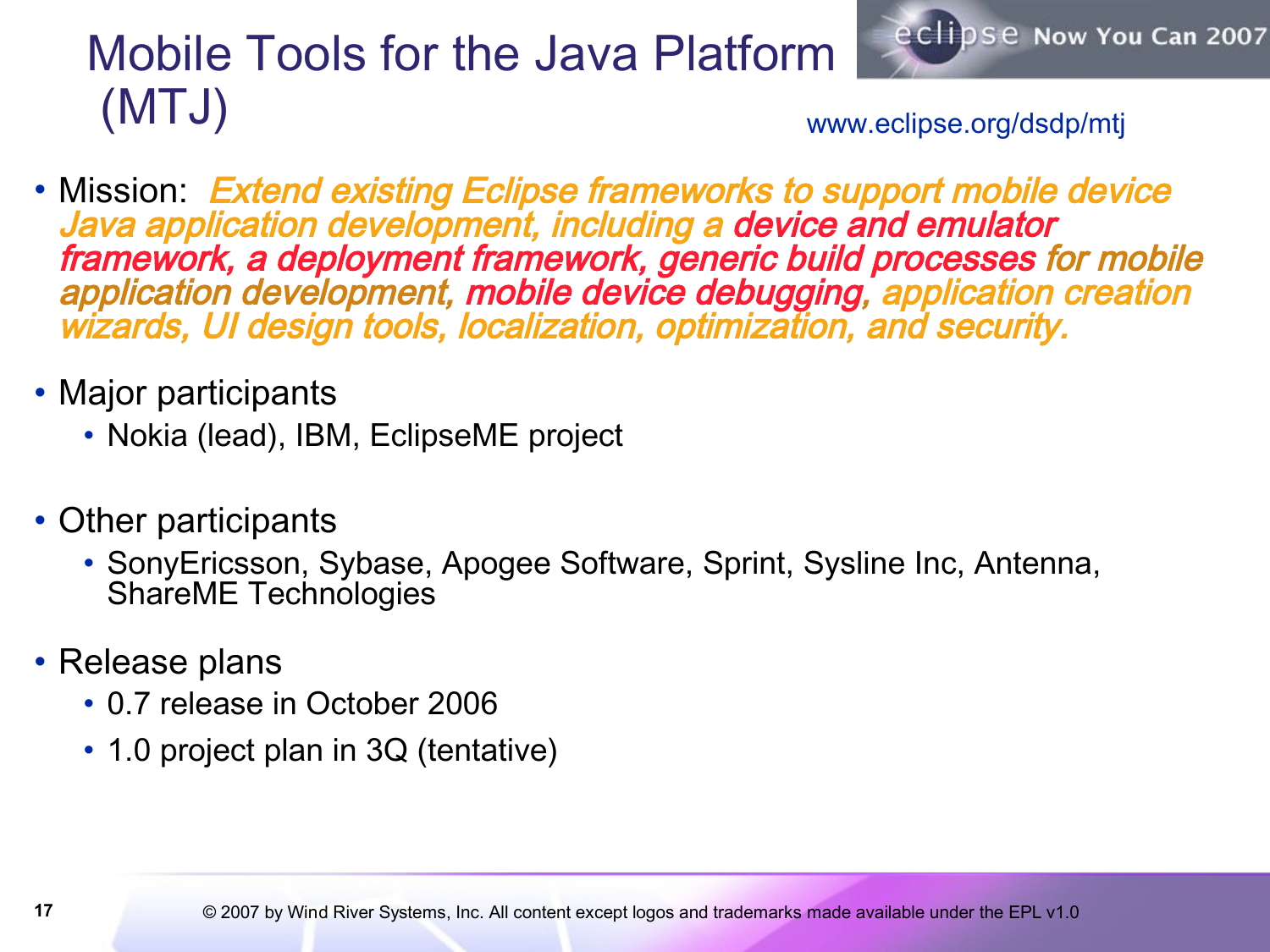### MTJ 0.7 Features (Oct 2006)



- To create Eclipse Mobile Java Tools platform that vendors can extend to support their devices. Extensibility currently includes
	- Runtime management framework
		- adding device adapter to manage emulators + real devices
	- Build framework, customized and extensible build process
		- Packaging (CDC, CLDC, Java in Palm devices, Java in Nokia devices,…)
		- Signing (differences between devices)
	- Deployment framework
- Provide default tools to develop mobile Java applications.
	- Create a project
	- Create a code
	- Compile
	- Package
	- Run in emulator
	- Signing
	- Transfer to real Device (only Nokia)
- Provide User and developer documentation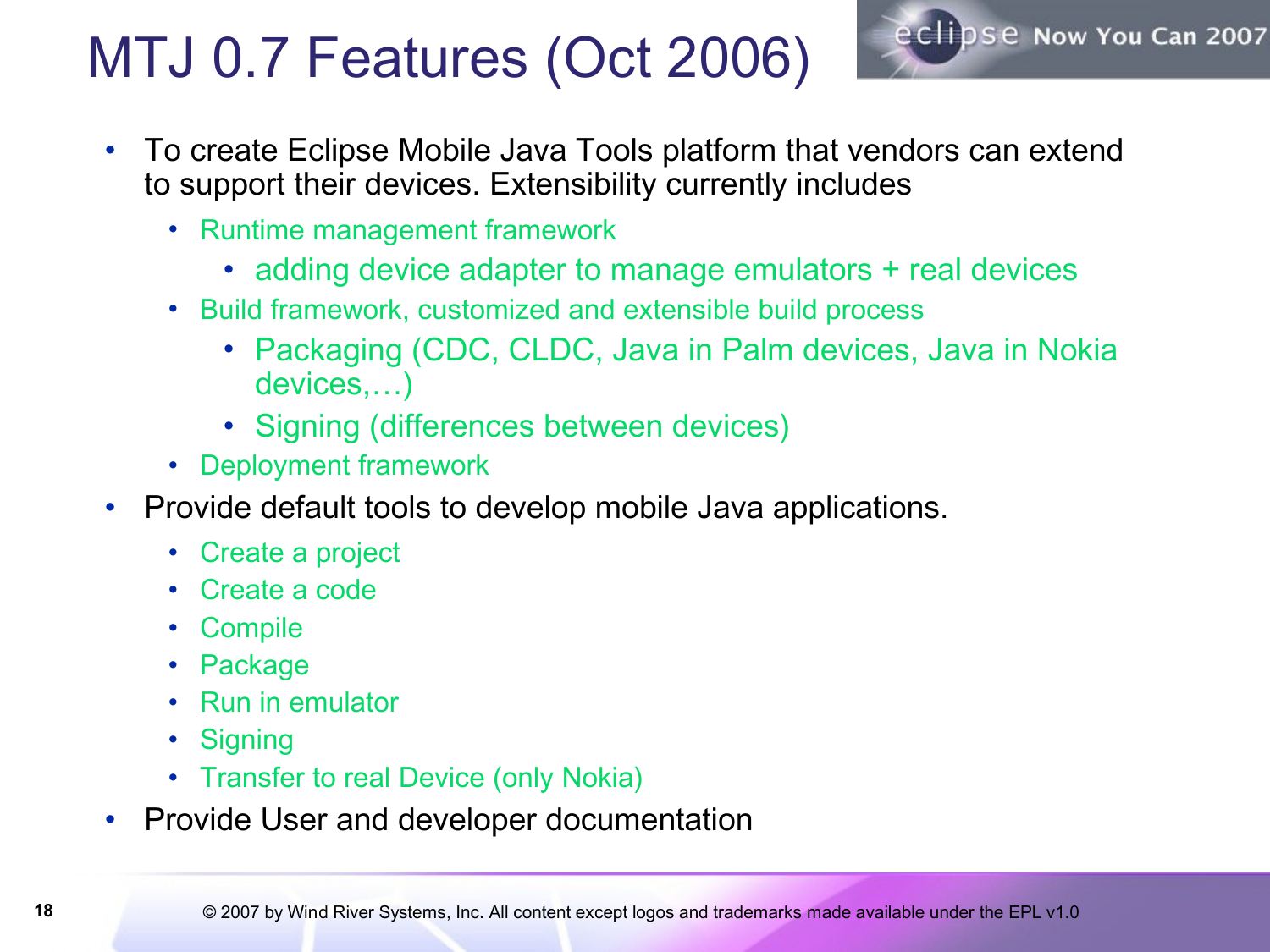## MTJ Development Environment

eclipse Now You Can 2007

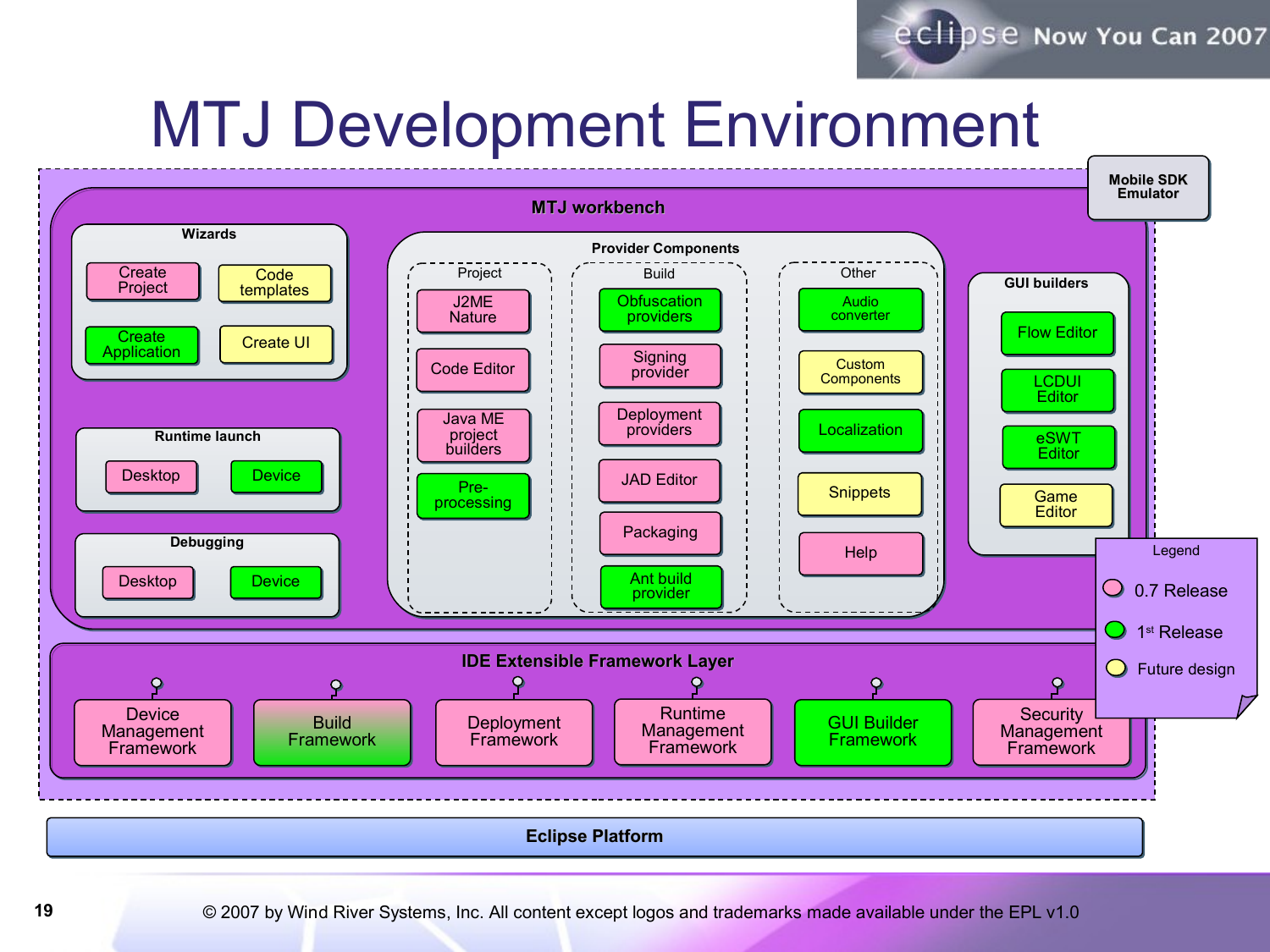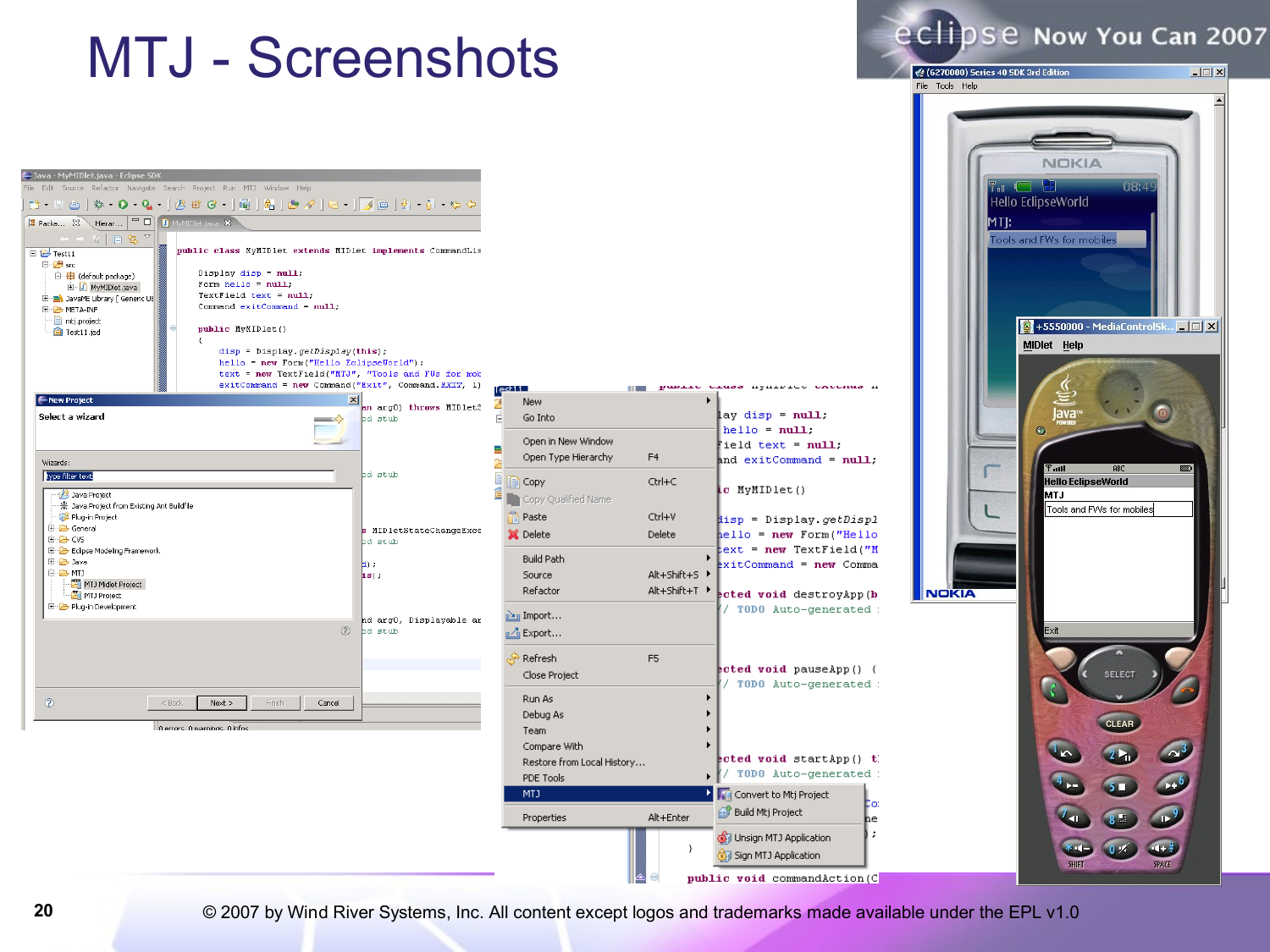### Embedded Rich Client Platform



www.eclipse.org/ercp

- Mission: Extend Eclipse's Rich Client Platform to embedded and mobile devices.
- IBM (lead), Nokia
- Features
	- OSGI, eSWT + mobile extensions, eJFace, eWorkbench, eUpdate, microXML.
	- Utilizes RCP application framework model
	- Reduces RCP size/function to fit on devices
	- Pushes changes back to core components to enable running those components on JME CDC/Foundation Profile
	- Adds components to enable application binary compatibility across a range of devices with different input mechanisms and screen types/sizes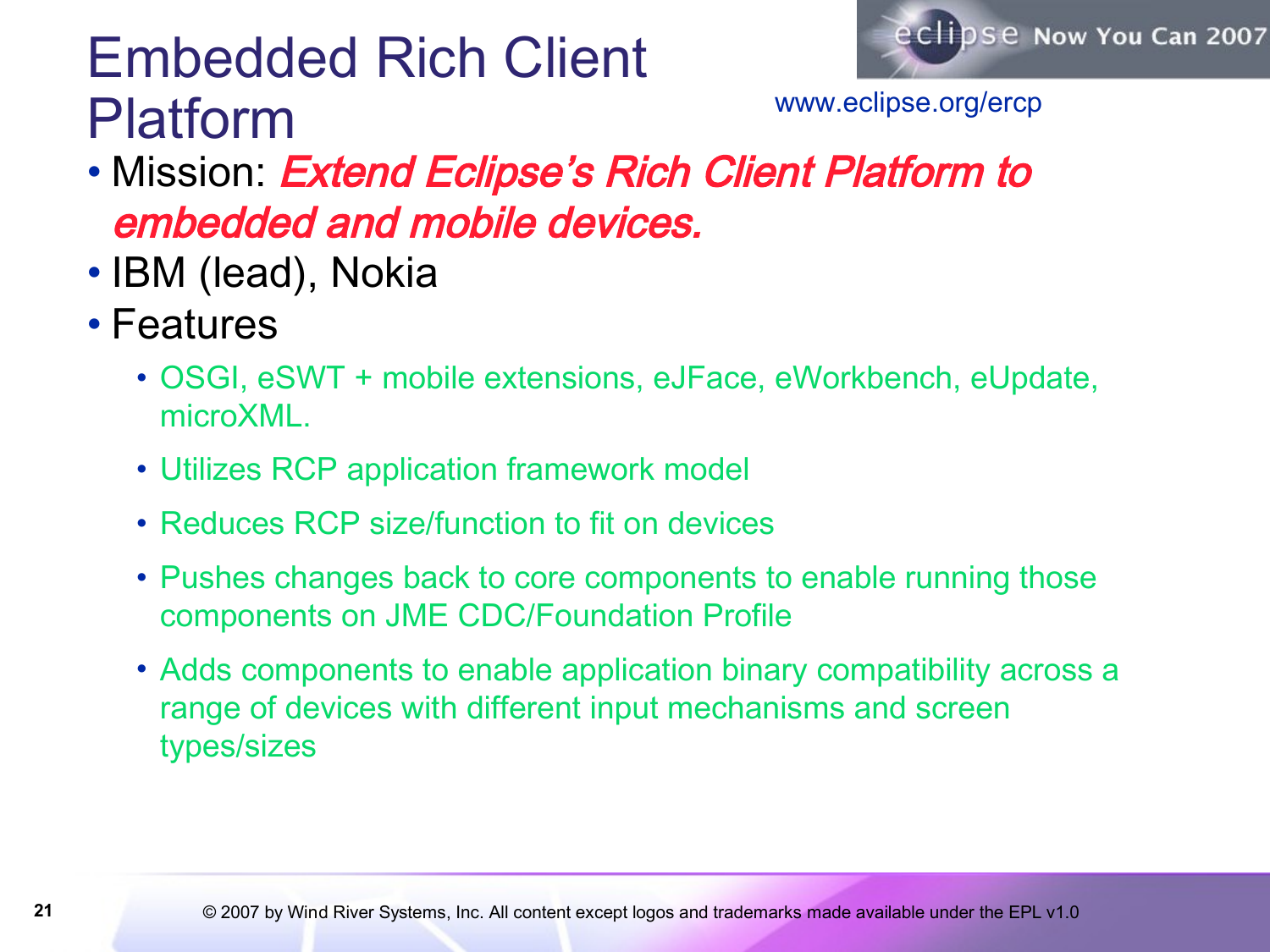### eRCP Benefits



The next step up in Java platforms for devices

- Extensive rich UI capabilities
- Higher level of device abstraction
- Integration with native platform look and feel
- Brings OSGi service oriented features to devices
	- Dynamic install/uninstall
	- Sharing of services
- Puts the Eclipse programming model on devices developers can use their existing knowledge and skills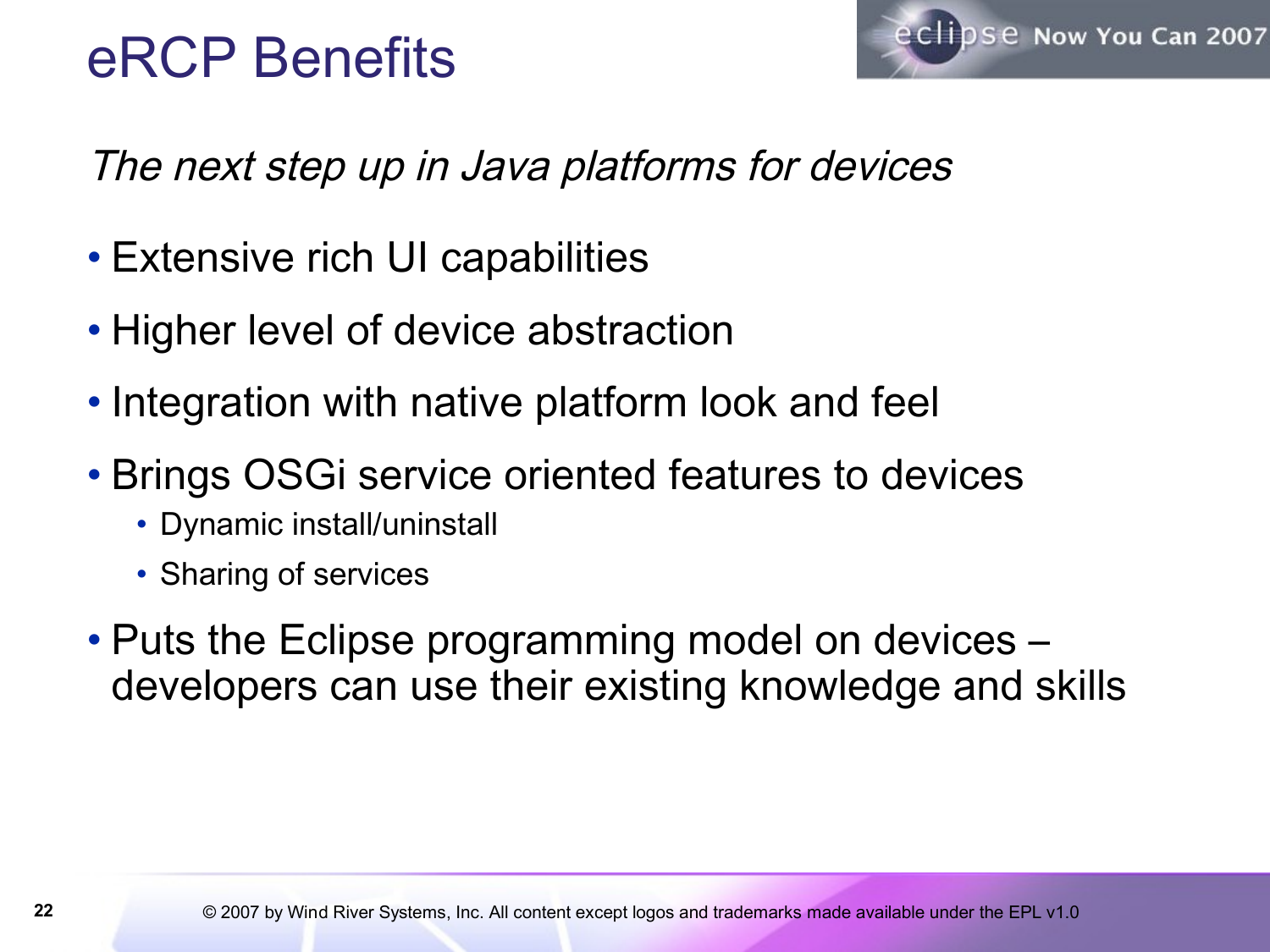### eRCP Platforms



### • Release 1.1 (Aug 2007)

- Nokia Series 80
- Windows Desktop
- Windows Mobile
- WinCE 5.0 Professional
- •Future Release
	- Nokia S60
	- Linux Qte, Linux GTK
	- UIQ



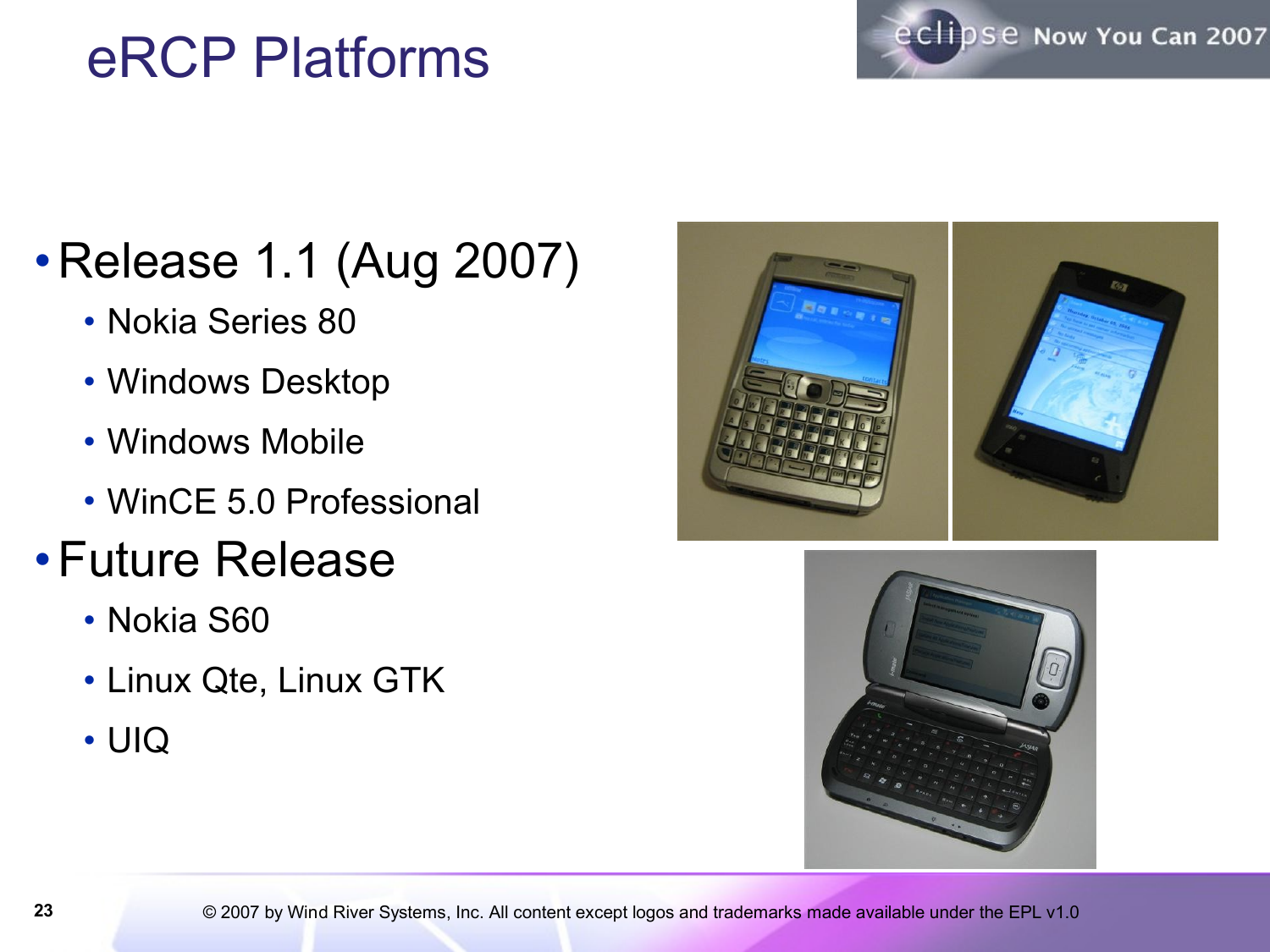

# Agenda

- DSDP Overview
- •General embedded support
	- Device Debugging (DD)
	- Target Management (TM)
- Mobile Java
	- Mobile Tools for the Java Platform (MTJ)
	- Embedded Rich Client Platform (eRCP)

#### • Mobile C/C++

- Native Application Builder (NAB)
- Tools for Mobile Linux (TmL)
- •System Level Design
	- Virtual Prototyping Platform (VPP)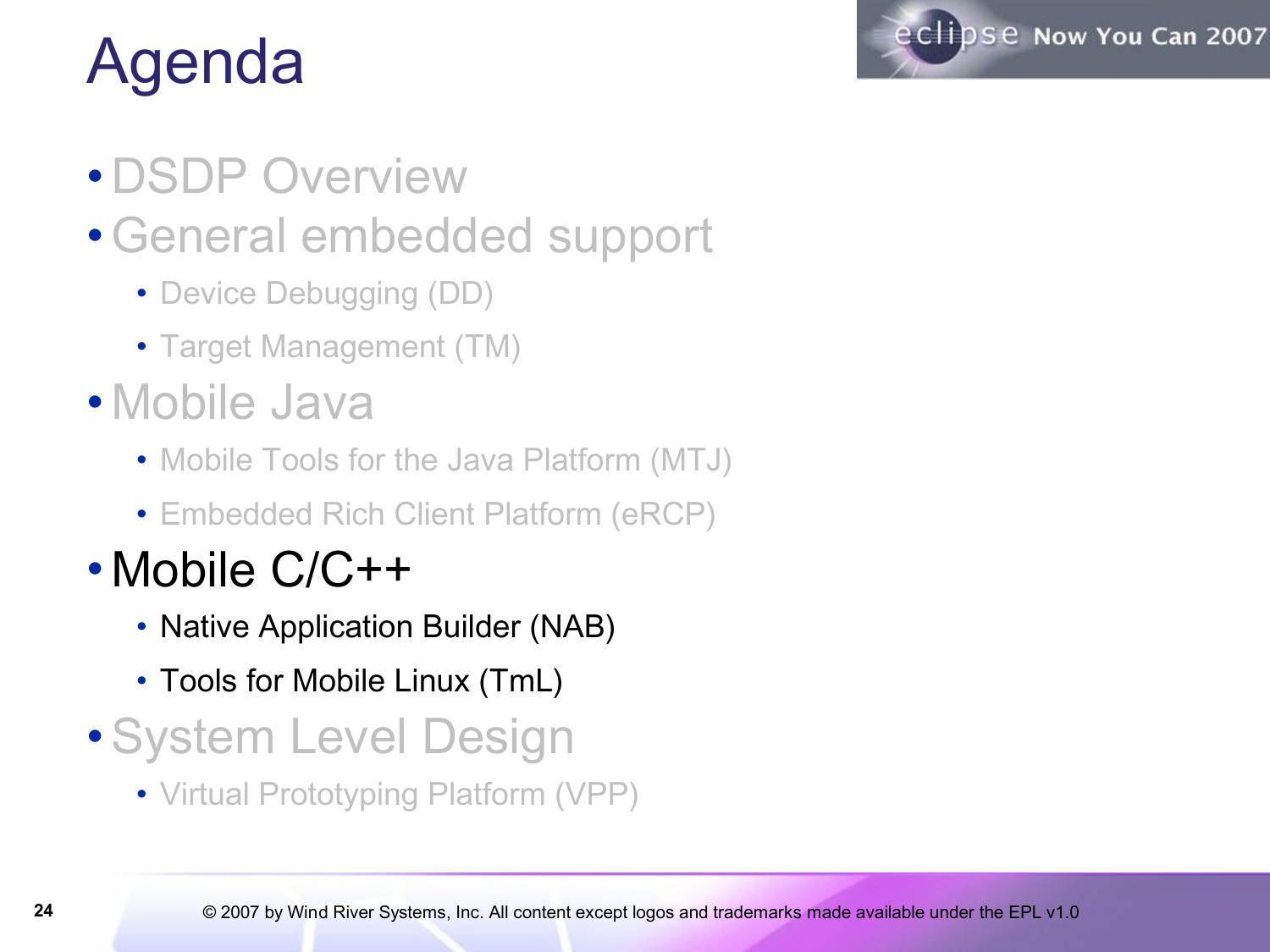#### Native Application Builder (NAB)



www.eclipse.org/dsdp/nab

- Mission: Create a C++ GUI builder for embedded operating systems, similar to eSWT for Java.
- Fujitsu (lead), WideStudio team, Eclipse Japan Working Group
- Features
	- Visual editor for building GUI's
	- C++ application framework
	- MWT (Multiplatform Widget Toolkit) separate download

| <b>Supported Platforms of MWT</b> |                                                                                  |
|-----------------------------------|----------------------------------------------------------------------------------|
| OS                                | Windows,<br>Linux, MacOSX, FreeBSD, Solaris,<br>T-Engine, ITRON, BTRON           |
| <b>CPU</b>                        | IA32, ARM, SH3/4, FRV, MIPS, PPC,<br><b>SPARC</b>                                |
| Graphic<br>$\mathbf S$            | X11 Server, DirectFB, Frame Buffer,<br>Win32, WinCE,<br>T-Engine(T-Shell), MacOS |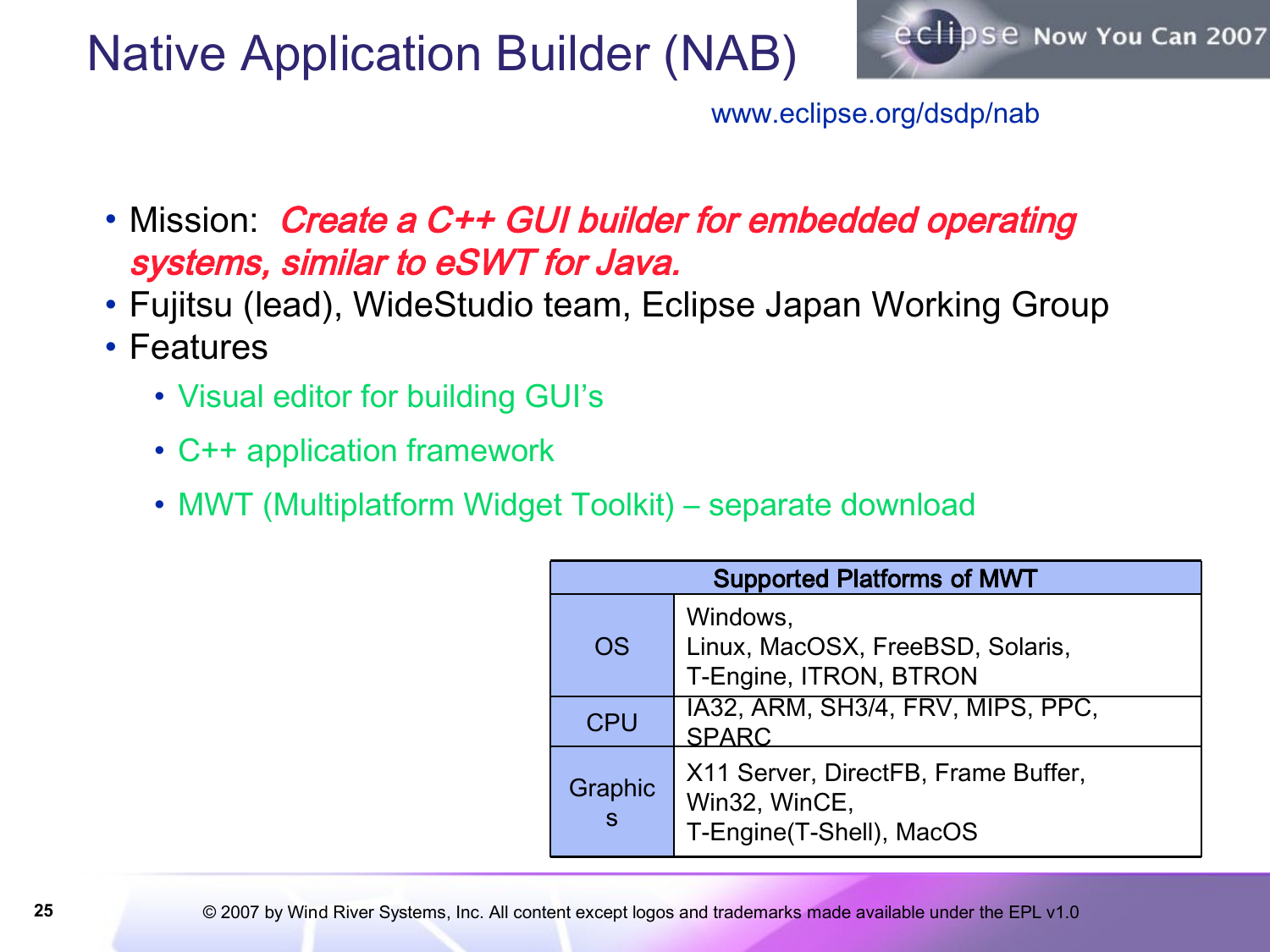### NAB: Architecture and Sample Applications







eclipse Now You Can 2007

NAB: Native Application Builder NAEF: Native Application Editor Framework NCGF: Native Code Generation Framework NCG: Native Code Generator NTK: Native Tool Kit

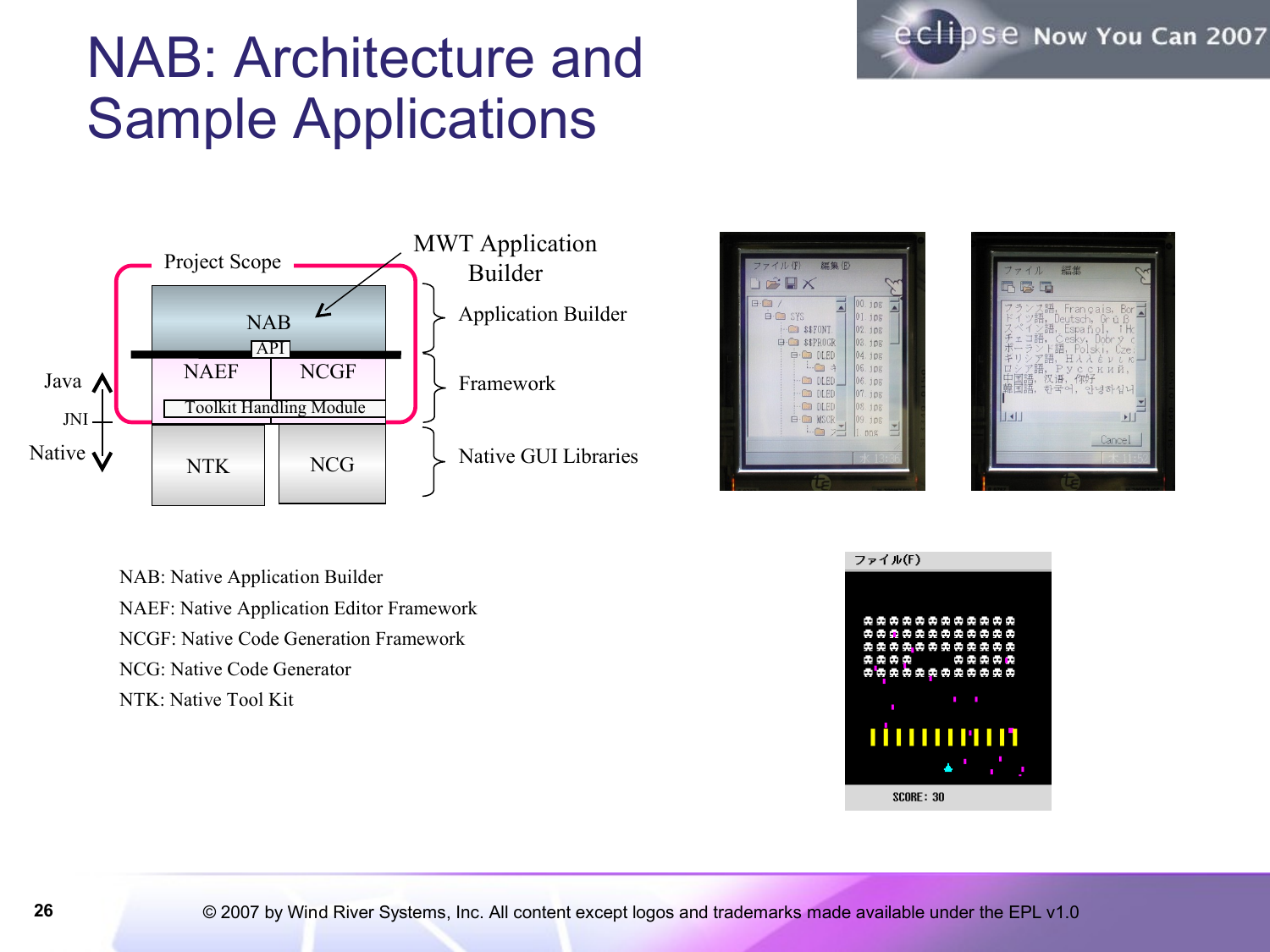### NAB: Visual Editor



eclipse Now You Can 2007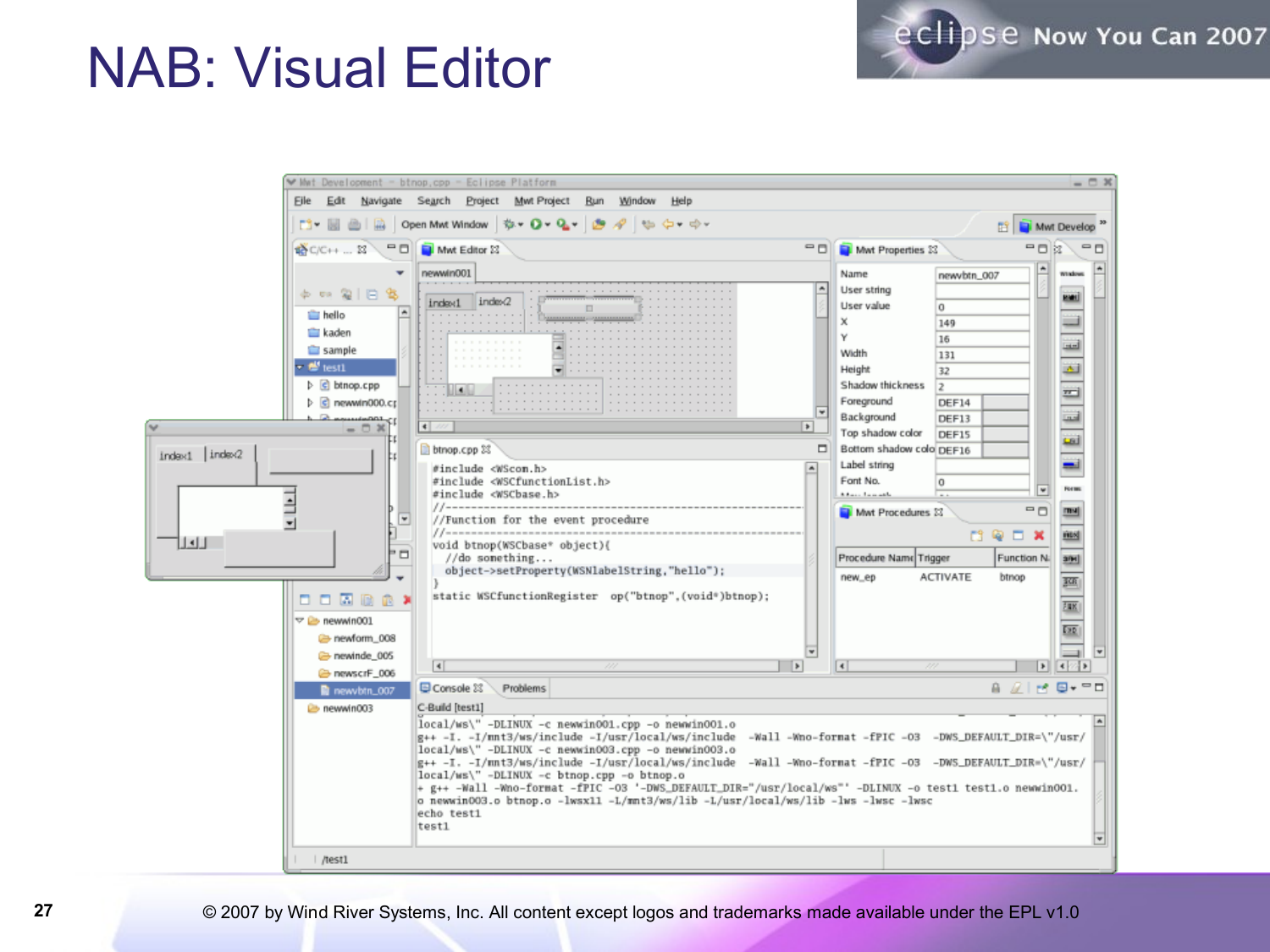# Tools for Mobile Linux (TmL)



www.eclipse.org/dsdp/tml

- Motorola (lead)
- Create frameworks and tools for entire life-cycle C/C++ application development targeted at mobile Linux platforms.
	- Design
		- Focus on modeling
	- Development
		- Cross-compilation of OS, middleware, and applications
		- Focus on mobile device services
		- Mobile device simulation
	- Debug
		- Cross debugging
		- Device emulation support
	- Deployment
		- Application testing
		- Code Signing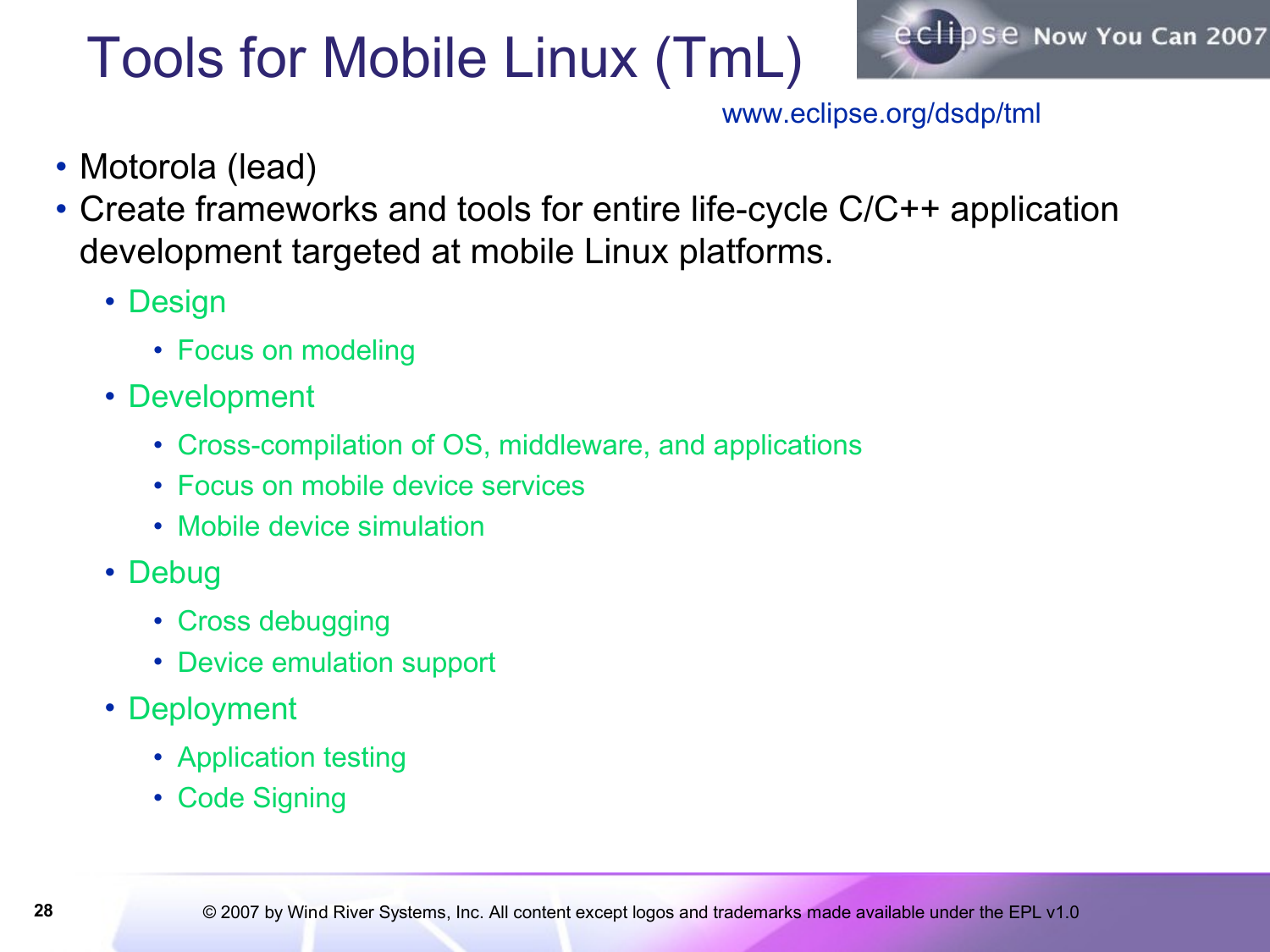# eclipse Now You Can 2007

### TmL continued

- Will reuse and extend existing technology
	- Modeling
	- CDT
	- DD, TM, MTJ
	- TPTP
- Initial plans
	- Passed creation review in December 2006
	- Gathering community and building initial development team
	- Mobile Linux Emulator Framework
		- Generic framework to support different device emulator architectures
		- VMware, User-mode Linux (UML) emulators, QEmu emulators, etc.
		- VNC Viewer integrated with TM project
	- Simulated end-to-end environment
		- Emulated devices, simulated services, simulated network nodes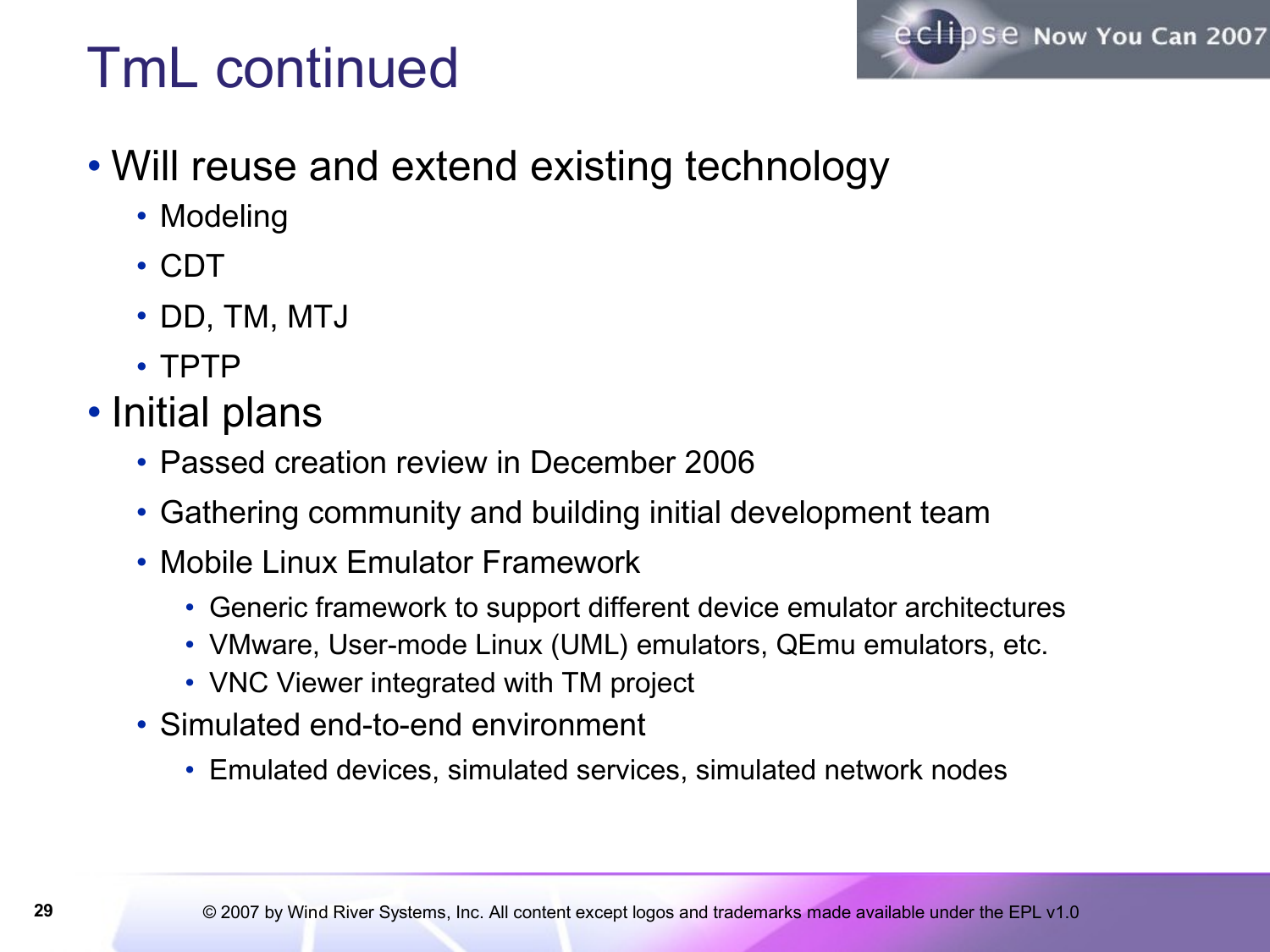

# Agenda

- DSDP Overview
- •General embedded support
	- Device Debugging (DD)
	- Target Management (TM)
- Mobile Java
	- Mobile Tools for the Java Platform (MTJ)
	- Embedded Rich Client Platform (eRCP)
- Mobile C/C++
	- Native Application Builder (NAB)
	- Tools for Mobile Linux (TmL)

### •System Level Design

• Virtual Prototyping Platform (VPP)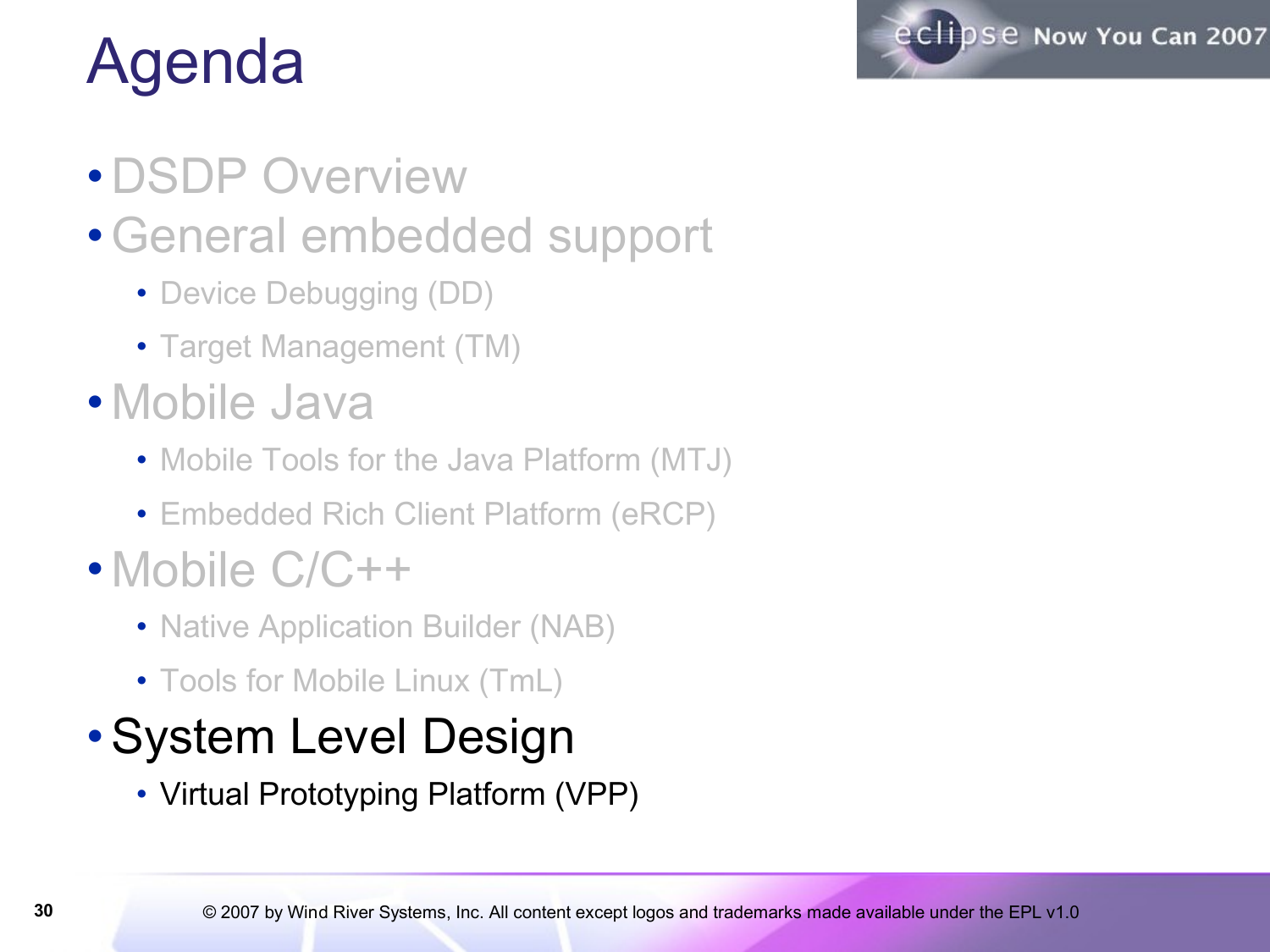**Proposed Project**

#### Virtual Prototyping Platform (VPP)

• Proposed Project

www.eclipse.org/proposals/vpp

eclipse Now You Can 2007

- Enable Eclipse to be used for the tasks associated with constructing, debugging, visualizing, analyzing, and using (models of) systems constructed from components that may be based on hardware or software, or a combination of both.
- Project Scope
	- Model Debug
	- System Visualization
	- Model specific Analysis
	- Transaction level analysis (communication between Virtual components)
	- Model execution profiling
	- User interactions
	- Configuration
	- Control (User based control, and script based control)
- Initial technologies
	- SystemC Syntax highlighting
	- SystemC topology viewer (to view the hardware components of a system, typically fed by a SystemC parser)
	- Display of analysis information published by SystemC models
	- Profiling of SystemC simulations (this requires hooks into the SystemC kernel to provide simulation activity in order to improve simulation performance)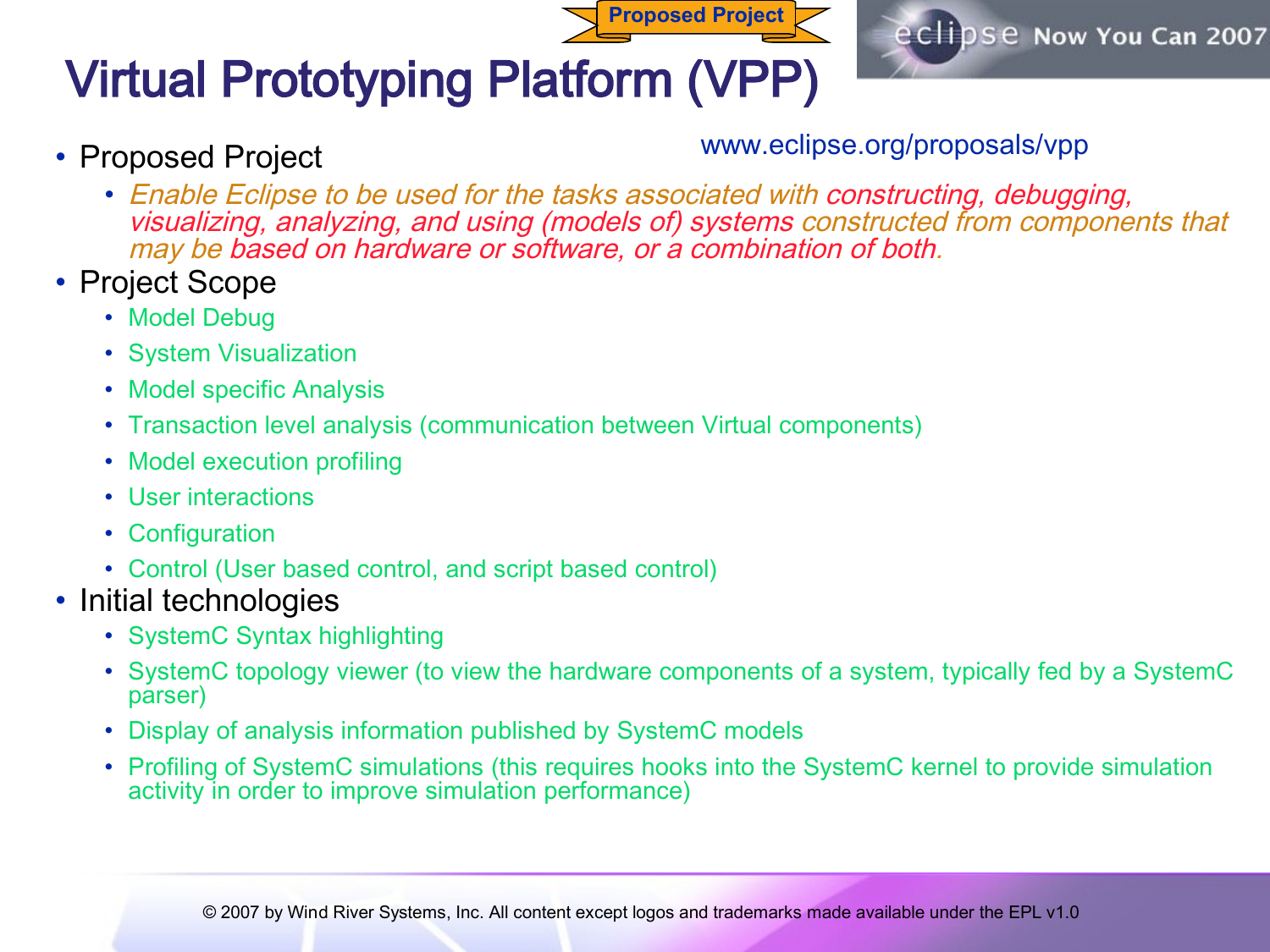



### VPP continued

- Interested Parties
	- Industrial Organizations
		- GreenSocs
		- Xilinx Research
		- (others to be announced soon)
	- University Organizations
		- FZI (a research organization of German Universities)
		- Unicamp (a similar organization based in Brazil)
		- EIS (a research lab at TU Braunschweig, Germany)
- Roadmap
	- The intention is to provide basic plugins to support SystemC modeling and debug straight away.
	- These will not be of sufficient quality to warrant a 1.0 release, but will be worked on to achieve that goal.
	- Other parallel activities will focus on model to user interactions.
	- This work is expected to be industrially funded, with GreenSocs providing the resource.